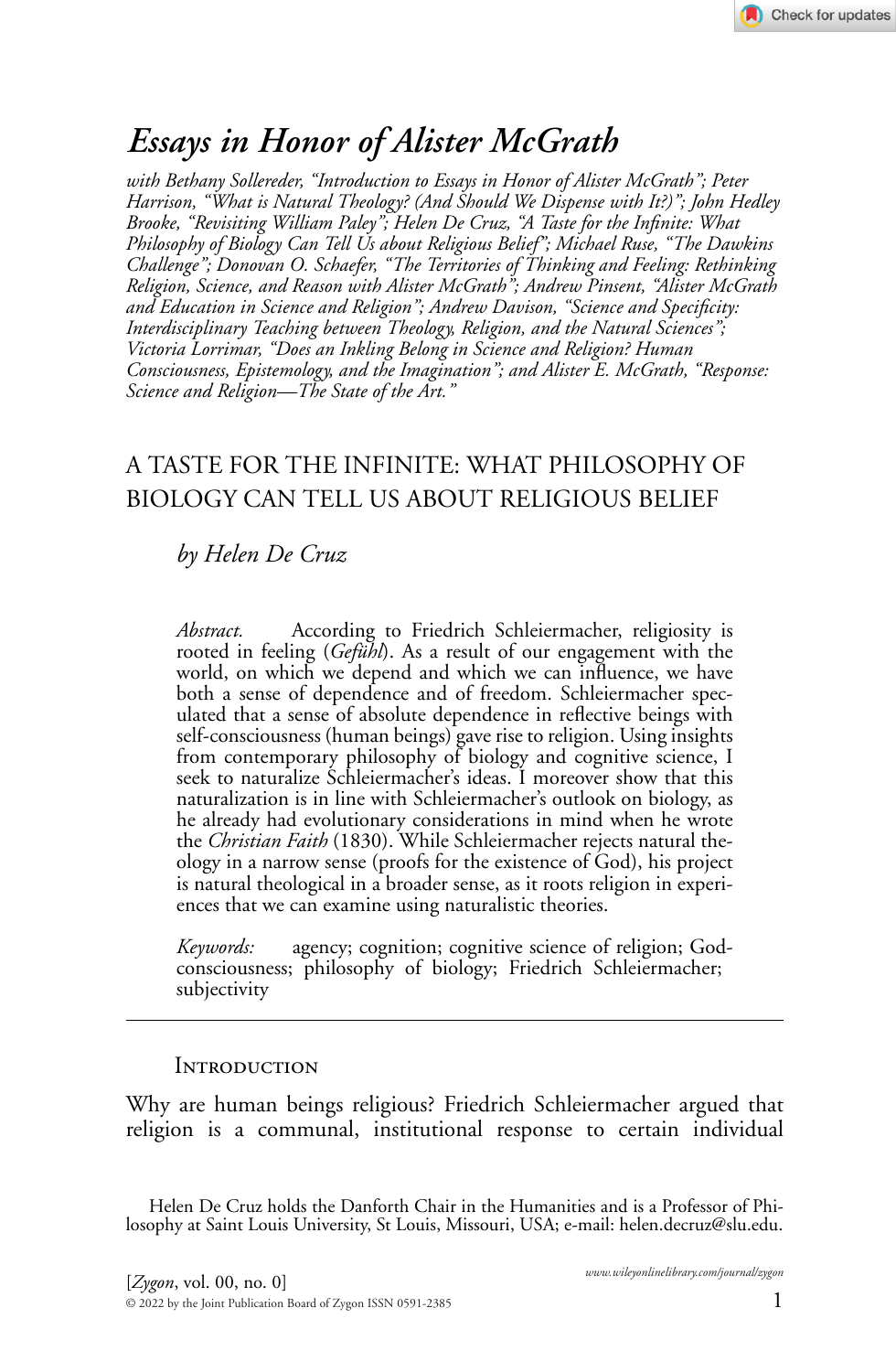experiences (notably, feelings) that members of our species share. Religion expresses our taste for the infinite that we as finite creatures all have. To put it in contemporary terms, religious feelings arise out of our condition of being a biological organism, specifically, a human being.

In this article, I examine Schleiermacher's ideas about religious feelings by bringing his work in conversation with contemporary authors in the philosophy of biology. I naturalize Schleiermacher's notion of religion as originating in feeling, thereby situating his defense of religion in a natural theological context. For the purposes of this article, I follow McGrath's (2017, 7) broad conception of natural theology as "a process of reflection on the religious entailments of the natural world, rather than a specific set of doctrines." While Schleiermacher rejects natural theology in a narrow sense (namely, proofs for the existence of God), his project is natural theological in this broad sense. He puts religion on a naturalistic footing, by conceptualizing it in terms of religious feelings (*Gefühl*) which we have by virtue of being biological organisms. Drawing on recent insights in evolutionary biology and cognitive science, I provide an updated and empirically informed version of Schleiermacher's concept of God-consciousness.

In the next section, I situate Schleiermacher's notion of religion as feeling and taste for the infinite, and his notion of God-consciousness. In the following section, I argue that Schleiermacher anticipated insights on the relationship of creatures to their environment by contemporary philosophers of biology, including Richard Lewontin, Peter Godfrey-Smith, and Samir Okasha. The successive section draws these strands together and argues that we can naturalize Schleiermacher's idea that religion is based on feeling. I examine whether Schleiermacher's thoughts on the evolution of consciousness might have been informed by pre-Darwinian evolutionary theories (including by Erasmus Darwin, Benoît de Maillet, Jean-Baptiste Lamarck, and Gottfried Reinhold Treviranus). Finally, the later section I look at recent work in the cognitive science of religion (CSR) to help us specify the feelings that constitute God-consciousness.

# Schleiermacher's Notion of Religion as Feeling and Taste for the Infinite

The Prussian theologian and philosopher Friedrich Schleiermacher (1768–1834) is commonly considered the founder of modern theology. Unlike earlier theologians, he saw experience, rather than reason or tradition, as a way to ground and defend the Christian faith. He saw Christianity not as the sole exemplar of religion, but rather as one of many faiths, which needs its own, distinctive apologetic strategies, and its own dogmatic grounding. This emphasis on experience needs to be situated in the context of Enlightenment Europe, where a widespread identity crisis shook Christian intellectuals.<sup>1</sup> This crisis was rooted in several factors. The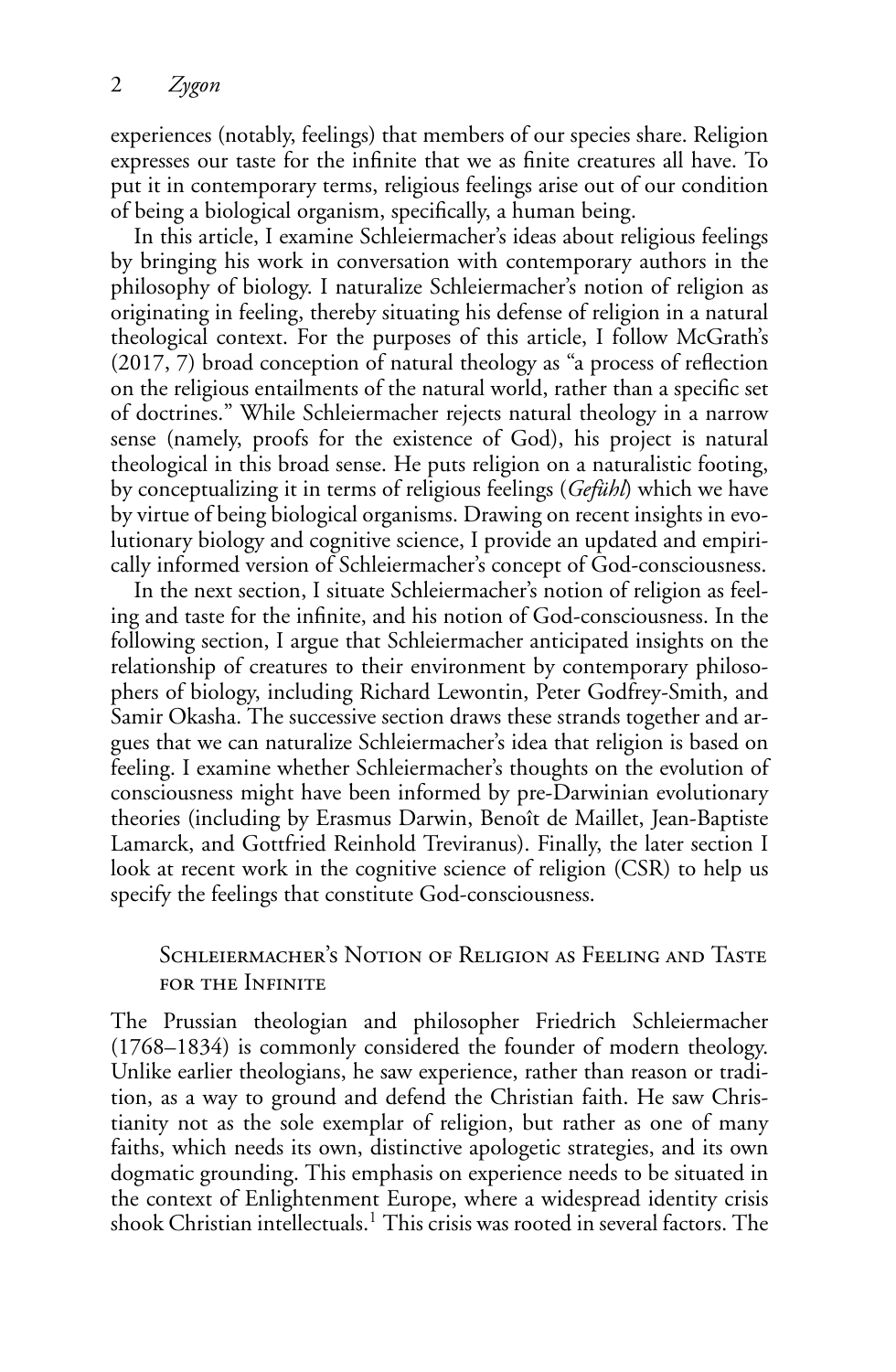fallout and bitter memories of religious wars that had torn Europe apart in the early modern period had shattered the authority of Christianity as a unified moral and spiritual block. Colonialism and global trade made Europeans more aware of religious diversity, leading to critical self-reflection about unexamined religious assumptions.<sup>2</sup> Biblical criticism challenged notions of biblical inerrancy, and early science often showed findings that were incompatible with straightforward readings of the Bible, such as early geology indicating an ancient origin of the Earth. Natural theological arguments reached their apex in the early modern period, notably during the Augustan Age in England (1690–1745) where advances in Newtonian physics, astronomy, and early biology contributed to their flourishing (Mc-Grath 2011). However, Kant's ([1781] 2005) influential criticisms of such arguments put a dent in their popularity, dashing the hope that God's existence could be demonstrated through reason and an analysis of the workings of nature.

With natural theology on uncertain grounds in the later decades of the eighteenth century, apologetic strategies shifted. Enlightenment authors such as Kant ([1788] 2002) argued that although we cannot rationally demonstrate religious beliefs are true, we can rationally demonstrate their usefulness. Religion (notably Christianity) is useful because of its guiding role in morality, and because of its civilizing force, a view that was put into practice in colonial missioning efforts.

Instead of arguing that religious beliefs are true or useful, Schleiermacher argues that religion is experiential: it is rooted in experiences that are part of human nature. In this view, religion is distinct from science, which aims to understand the world by putting it in human terms, and thus religion cannot be reduced to natural theology. It is also distinct from morality, which is practical. Rather, our continued motivation for religion is rooted in a kind of intuitive religious experience. An early formulation of this thought occurs in his *Speeches on religion*, directed to its "cultured despisers":

Religion's essence is neither thinking nor action, but intuition and feeling. It wishes to intuit the universe, wishing devoutly to overhear the universe's own manifestations and actions, longs to be grasped and filled by the universe's immediate influences in childlike passivity. (Schleiermacher [1799] 2006, 22)

Rather than a practice or a science, religion is "sensibility and taste for the infinite" (23). Schleiermacher's notion of intuition is close to Kant's ([1781] 2005) use of this term, namely, representations, given in immediate sensation, that provide the raw material for all our other cognitive processes. Because we are so interdependent with the universe, and because its features affect us even in the absence of any action on our part, we have an "intuition of the universe" (25).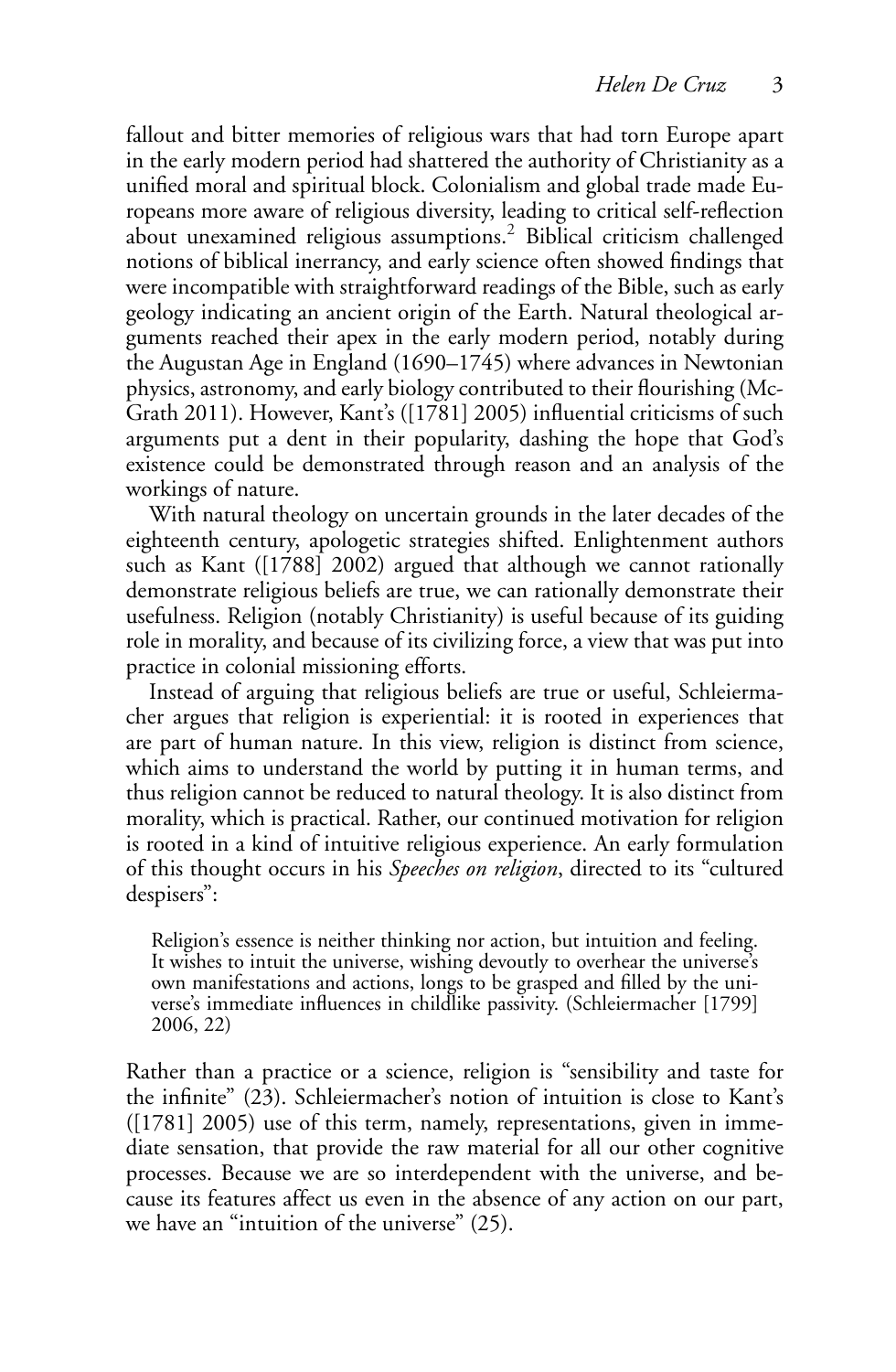This account of religion as feeling is further developed in Schleiermacher's encompassing and influential work on Christian dogmatics, *Christian Faith (Der Christliche Glaube, henceforth CG,* [1830] *2016)*. Throughout his writings, Schleiermacher uses feeling (*Gefühl*) consistently to denote a kind of prereflective self-consciousness, an awareness of ourselves, the world, and God, that we share with other human beings (for example, CG, Section 30.1) (Roy 1997). Schleiermacher's use of *Gefühl* differs somewhat from its common German meaning, which (like in English) has strong connotations of emotion and subjectivity. By contrast, for Schleiermacher feeling is not purely subjective.<sup>3</sup> Rather, it is a disposition or mood we have as a result of our engagement with the world and with others, and which we share with other human beings, even with other biological organisms. This religious feeling gives rise to communal expressions of religion. To be human is to be religious, which means to have the religious impulse. To hold Christian beliefs is both an individual response to the religious impulse we all possess, and a communal response, embodied in the Church.

The notion of God-consciousness further develops this idea of religion as feeling. In *Christian Faith*, Schleiermacher identifies *self-consciousness* as the source of religion, that is, in this work he excludes unconscious feelings in his consideration of the origin of religion. Schleiermacher argues that self-conscious, living organisms have three properties: they are *doing*, *feeling*, and *knowing* (CG, Sections 3.2–3). These three properties constitute the basic ingredients of what he calls "remaining-within-oneself" and "stepping-outside-of-oneself" (his terms for our self-consciousness and our consciousness as agents who are in relation to the world). Feeling forms the basis of religion<sup>4</sup> (CG, Section 3.2). However, identifying religion with feeling does not mean religion would be unconnected with doing and knowing. It is connected to both those things, for example, in rituals and theology. But Schleiermacher thinks that the *origin* of religion is ultimately feeling, the receptivity of creatures to their environment. It is thanks to this feeling that we become aware of two things: the way we are dependent on other creatures in our environment, and the way we are ultimately dependent on God. He calls this latter feeling "God-consciousness," and equates it with a feeling of absolute dependence.

When we (or any other self-conscious creature) interact with the world, our pre-reflective (immediate) self-consciousness can be further subdivided into two kinds of feelings, "a feeling of dependence, to be sure, inasmuch as the other parts bear an effect on oneself out of their own selfinitiated activity," but also "a feeling of freedom, inasmuch as one also bears an effect on other parts out of one's own self-initiated activity" (CG, Section 32.2). For Schleiermacher, to act means to produce an effect, and a creature is free if it produces its own effects without being coerced. However, our actions are restrained by the world. The world pushes back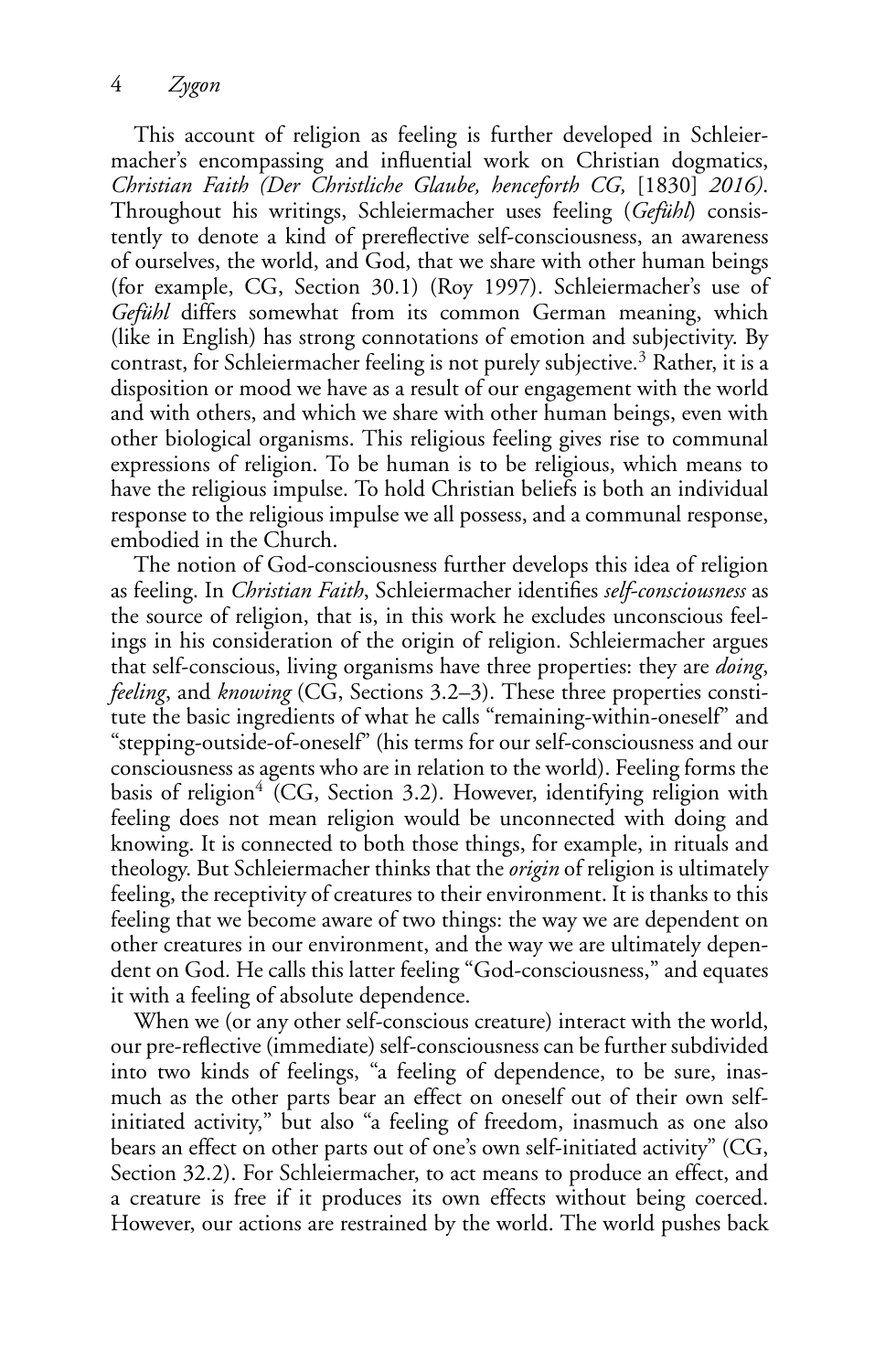against us whenever we try to act. For example, we may try to push an object that is too heavy for us to move, or we may find that we cannot convince a friend to take a given course of action. We are also being acted upon: a storm wind may push us physically, or others may tell us what to do. This push and pull of acting upon the world and being acted upon constitutes the feeling of *relative dependence*.

Because the world poses constraints on our actions, we can never have a feeling of absolute freedom. According to Schleiermacher, whoever thinks they are absolutely free and self-sufficient is simply deluding themselves (CG, Section 4.2). We always are dependent on the environment. We need our environment—at minimum, the air we breathe, the ground we stand on—and other creatures we eat and make use of. Few of us make our own food, or maintain our own roads, or manufacture our own tools. We are enmeshed in a deep web of interdependence. Schleiermacher sees this interdependence not only as a feeling, but also as a reality at a deep, metaphysical level. For Schleiermacher, influenced by Kant's *Critique of Pure Reason* ([1781] 2005), these are connected: metaphysics is reduced to the realm of human experience. To get a sense of what he means with the web of interdependence of which we are part, Sagan's remark (1980, 218) seems apt, "If you wish to make an apple pie from scratch, you must first invent the universe," that is, even things we do freely are constrained by the state of the universe in which we find ourselves, and by the simple fact of being part of the universe. The being that grounds this web of interdependent things, which constitute the totality of the universe, is God: when we become aware of God, we become aware that God "is designated as the one grounding this interconnected being in all its diverse parts" (CG, Section 30.1).

According to Schleiermacher, our feeling of God is qualitatively different from how we perceive the world. The main difference is that we feel absolutely dependent on God, but only relatively dependent on the universe. With God, we do not get the push and pull of acting and being acted upon, as we do with the universe. Nothing we do affects God. Thus, whereas the feeling of the world around us is relative dependence, the feeling of God is absolute dependence.<sup>5</sup> Schleiermacher explicitly denies that we could have a feeling of absolute dependence on the world, and thereby denies any kind of religious feeling which could be the result of feeling at one with other creatures in the world, as in some non-Christian religions such as Buddhism or neo-Confucianism (see Ivanhoe 2017 for an overview of this oneness hypothesis).

Importantly, Schleiermacher does not intend his claims about the feeling of absolute dependence as some sort of experiential proof for God's existence. In fact, he argues that his rooting of religion in experience would mean the end of traditional proofs for God's existence: "This recognition [of absolute dependence] completely supplants all the so-called proofs for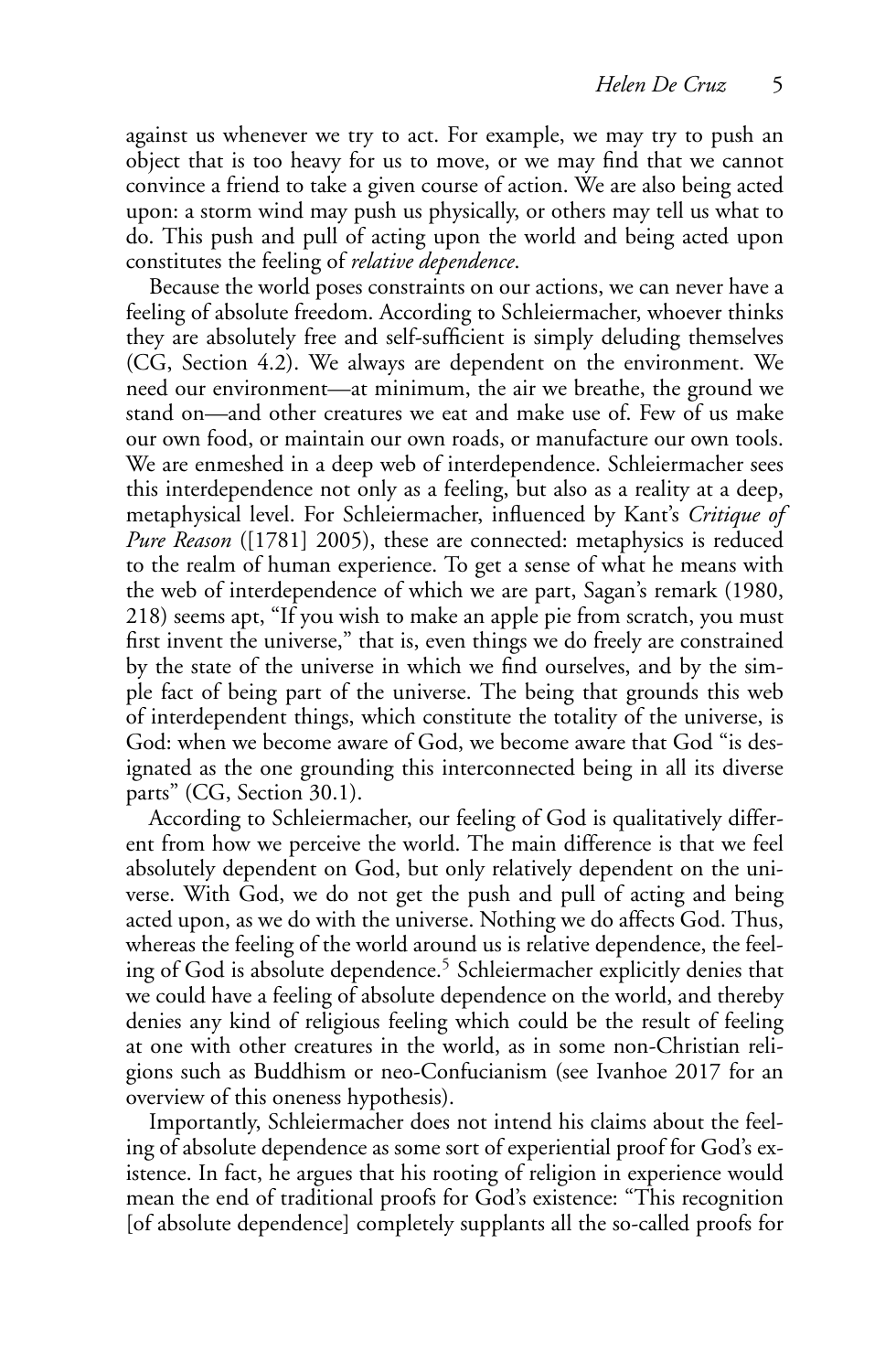the existence of God" (CG, Section 33). Rather, he posits that religion is rooted in feeling, and then examines what would follow from this for the Christian faith.

In the next section, I examine some contemporary ideas about agency and self-consciousness in contemporary philosophy of biology, and highlight some striking parallels with Schleiermacher's ideas. This will allow me to show that although Schleiermacher's views on religion as feeling are not natural theological in a narrow sense, they are natural theological in a broader sense of religious entailments of the natural world (McGrath 2017).

Organisms as Agents, Subjects, and Knowers

Biological Agency

In a seminal article, the late evolutionary biologist Lewontin (1983) challenged the idea that biological organisms are passive playthings of the environment, powerless in how natural selection acts upon them. At the time, the standard theory of evolution went something like this: organisms have genes, which are subject to random variation. Organisms who bear these genes are then subject to external forces, such as the weather, geology, and other organisms, including parasites, predators, prey, and conspecifics. As a result of these external forces, some genetic variations survive, while others die out. Thus, over time, natural selection occurs. Lewontin objected to this picture, because it ignores the agency of the individual organism as it interacts with its environment. Each time a gazelle escapes a lion through ingenuity and speed, it exerts selective pressure on lions to become better hunters. Organisms have a stake in their own fate, and exert some influence on long-term evolutionary outcomes. Thus, organisms are *agents*, who act upon their environment. Nearly 40 years later, Lewontin's insight that the agency of organisms matters in evolution has become standard in evolutionary theory. For example, niche construction theory says that organisms shape not only their own but also other organisms' environment through their actions. Examples of this include beaver dams, badger burrows, and bird nests (Odling-Smee, Laland, and Feldman 2003).

Note the parallel of this characterization to Schleiermacher's threefold distinction of organisms that act, feel, and know. The organism as an agent exerts its relative freedom on the world, by influencing it, as well as being influenced. In Schleiermacher's terms, it is relatively dependent. Organisms feel the pull and push of their environment and act as agents within those constraints.

We can situate the emergence of biological agency in this broad sense in the Cambrian explosion (around 540 million years ago) and the late pre-Cambrian period that preceded it, when we observe a sharp increase in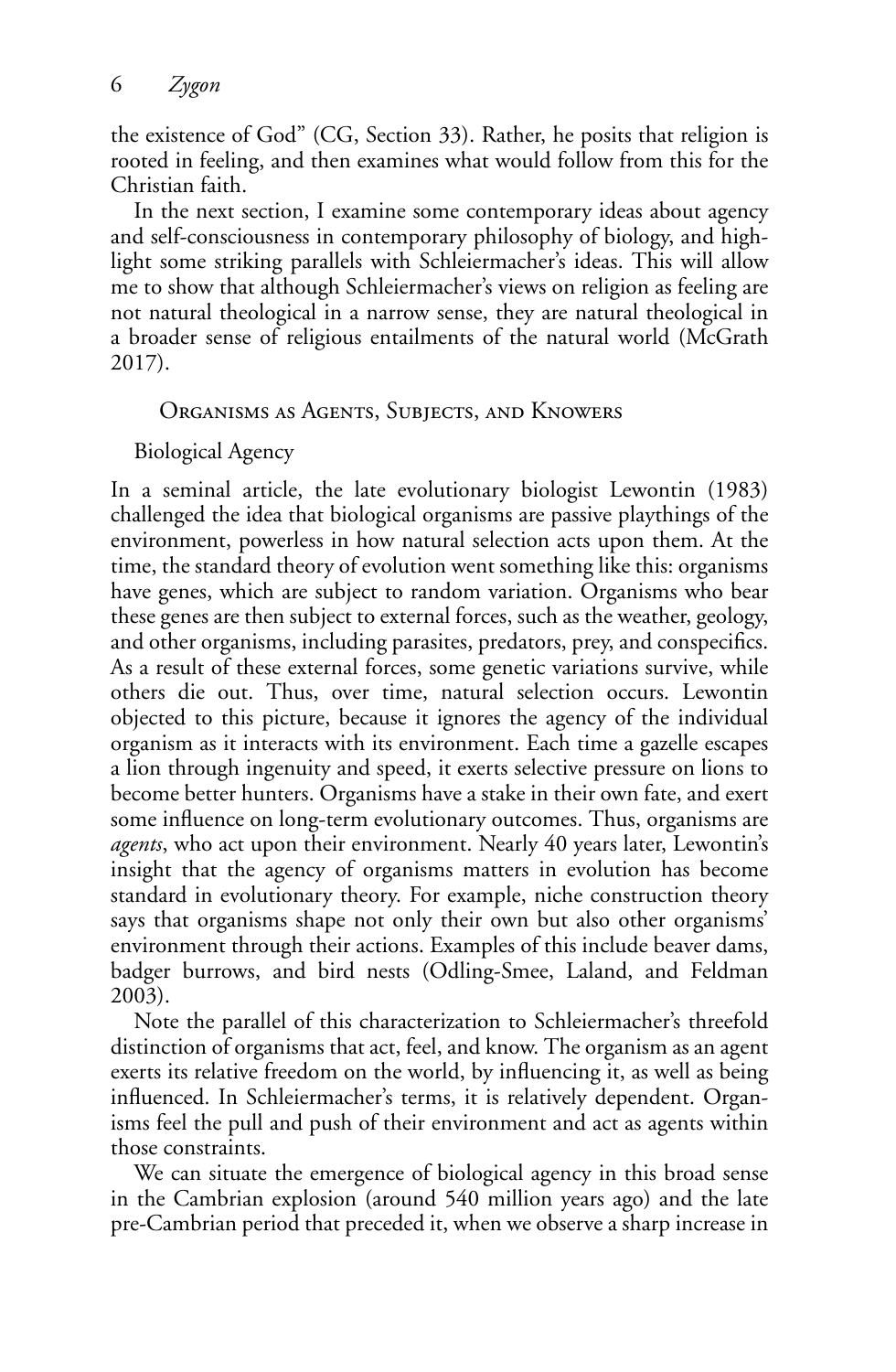morphological diversity in the fossil record, including shells for protection, limbs for locomotion, and sensory organs for detecting threats and opportunities, which suggest unfolding predator-prey dynamics that impacted further evolutionary history. While we might think of these dynamics as a kind of natural default, it is important to note that living things did not have to turn out this way. In the Ediacaran period (635–541 mya), which preceded the Cambrian, most creatures did not self-propel and were relatively simple, lacking shells, limbs, and sensory organs. Their simplicity was due to low levels of oxygen in the Earth's atmosphere. Oxygen had to spread through their bodies by diffusion rather than being pumped around, as happens in our bodies and those of most other extant animals. This slow diffusion of oxygen placed limits on how many cell layers their bodies could have (Godfrey-Smith 2017). During the later phases of the Ediacaran there occurred an increase in oxygen in the atmosphere, likely at least in part caused by cyanobacteria. That initial oxygen increase gave rise to a complex feedback loop, changing the ecology of the seas and caused further rises in oxygen (Fox 2016). Higher levels of atmospheric oxygen enabled organisms to become mobile, propelling themselves with legs, fins, and other appendages. In this way, more complex ways of being an agent arose.

The philosopher of biology Okasha (2018) sets out three criteria for considering a biological organism an agent. An organism is an agent when it shows some of the following: (1) goal-directedness, (2) behavioral flexibility, and (3) adaptedness. First, goal-directedness means that agents do things for a purpose. For example, a male snowy owl brings food to the nest to feed its young. The goal of that behavior is clear: the survival of its owlets. The owl need not be conscious of how this behavior helps his chicks. Still, it has a goal, and the bird can succeed or fail in that goal. Second, behavioral flexibility: many animals adapt their behavior to fit the changing circumstances they find themselves in. For example, honey bees do not just visit any random flower. They can memorize when flowers bloom, what time of day a flower will open, and even when the nectar concentration is highest. They visit flowers when doing so is optimal (Zhang et al. 2006). Third, agents have adaptations that help them further their interests. For example, the snowy owl has both excellent vision and hearing. With its keen sight, it can spot prey even under low lighting conditions. But if the prey hides underneath snow or a layer of plants, the owl relies on its ears. Its excellent eyes and ears help it achieve its interests, to catch food for itself and its owlets. Plants also have adaptations to help them. Cactuses have spines that make them harder to eat. Cactuses do not have conscious desires and wants—still, it makes sense in evolutionary terms to say a cactus has an interest in not being eaten; "interests" in this context means survival and reproduction. Okasha's three criteria for agency help us to include many creatures we might not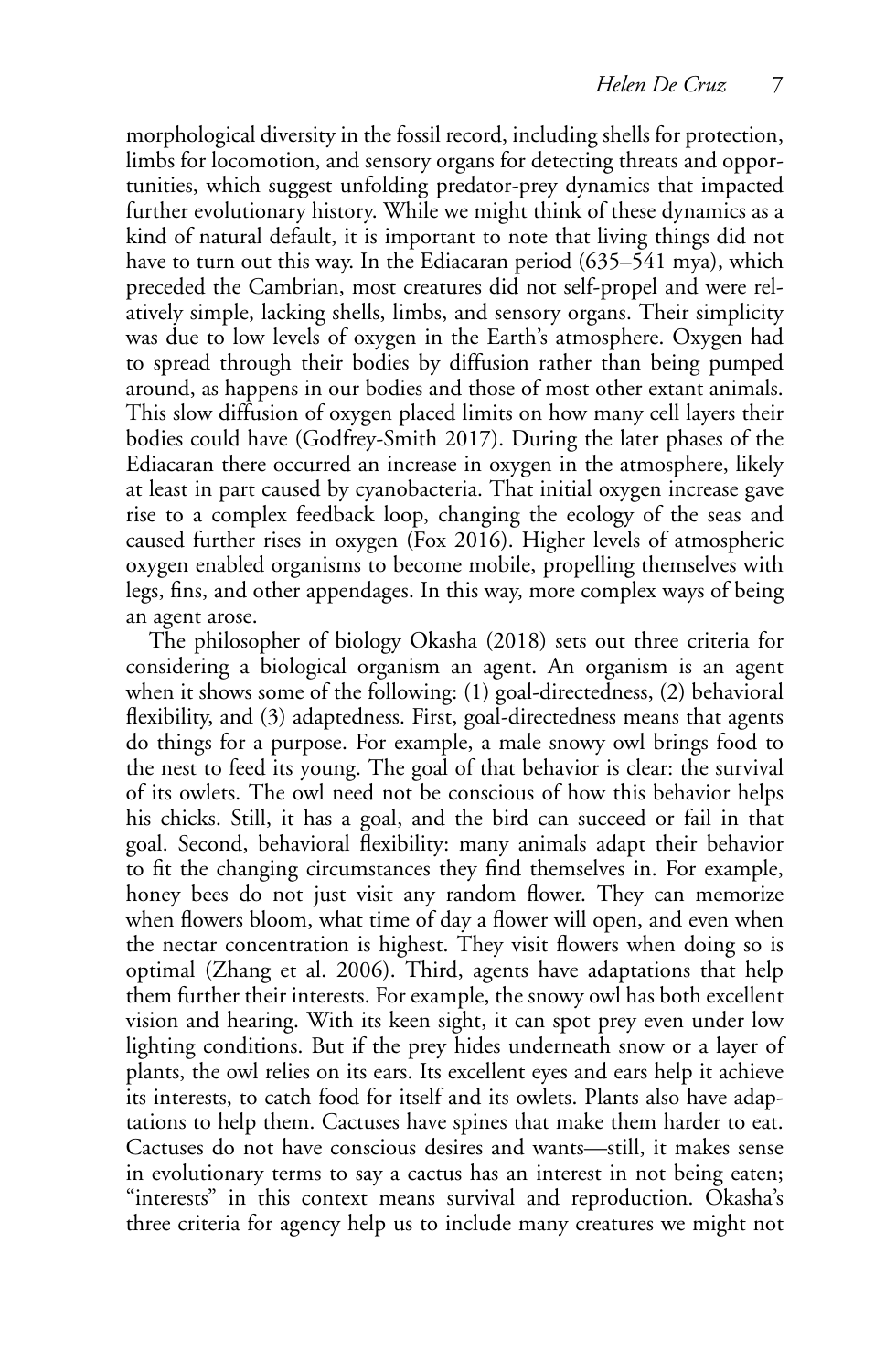intuitively think of as agents, such as cactuses. Agency, in his view, is a graded notion—a cactus has some properties that make it an agent (goaldirectedness and adaptedness) while lacking others (behavioral flexibility). This broad and inclusive notion of agency is in line with Schleiermacher's, who likewise sees agency as the exercise of creaturely freedom for attaining various ends within the constraints of being part of the world.

# Subjectivity

To be able to successfully interact with its environment, an organism must not only do things, but must do them sensibly, that is, attuned to its environment. This requires that an organism is conscious of its environment. As the philosopher of biology Godfrey-Smith (2020, 59) notes, agency and subjectivity are closely tied together from a philosophy of biology perspective: "Nothing is gained biologically from taking in information that is not put to use. The evolution of the mind includes the coupled evolution of agency and subjectivity." Differently put, agents are conscious because they need to be aware of their environment and their place within it in order to act, and consciousness allows for the expression of free agency. Schleiermacher anticipated this view, as he argued that self-consciousness expresses "that relation to finite being which can be perceived by the senses, is split into a feeling of partial dependence and a feeling of partial freedom" (CG, Section 5.1).

Sense organs are the most straightforward fossil evidence we have for the evolution of early forms of environmental awareness and perception. For example, eyes evolved no fewer than 49 times independently (McGhee 2011). In our own phylum, the *Chordata*, camera eyes evolved about 500 million years ago. But they also evolved, independently, in mollusks (octopuses and others), and in some species of worms and jellyfish. Sensory perception is just one aspect of experience. Other aspects include proprioception, pain perception, and the experience of emotions and moods. Such experiences correspond to Schleiermacher's second characterization of conscious organisms, feeling. The notions of feeling, awareness, and perception are captured in the broader category of subjectivity.

Godfrey-Smith (2017) outlines two criteria for subjectivity: having a point of view and an agenda. Subjectivity does not mean that a creature needs to have self-consciousness. It only means the creature is conscious, that is, aware of its surroundings. Here, we encounter a potential obstacle: we never will know what it feels like to a nonhuman organism to experience things the way it does. What would it feel like to have the excellent audition that allows a snowy owl to spot a tiny mouse scuttling in the undergrowth in the dusk? Nagel (1974) famously argued that the mental life of a bat will forever elude us; we will never know what it is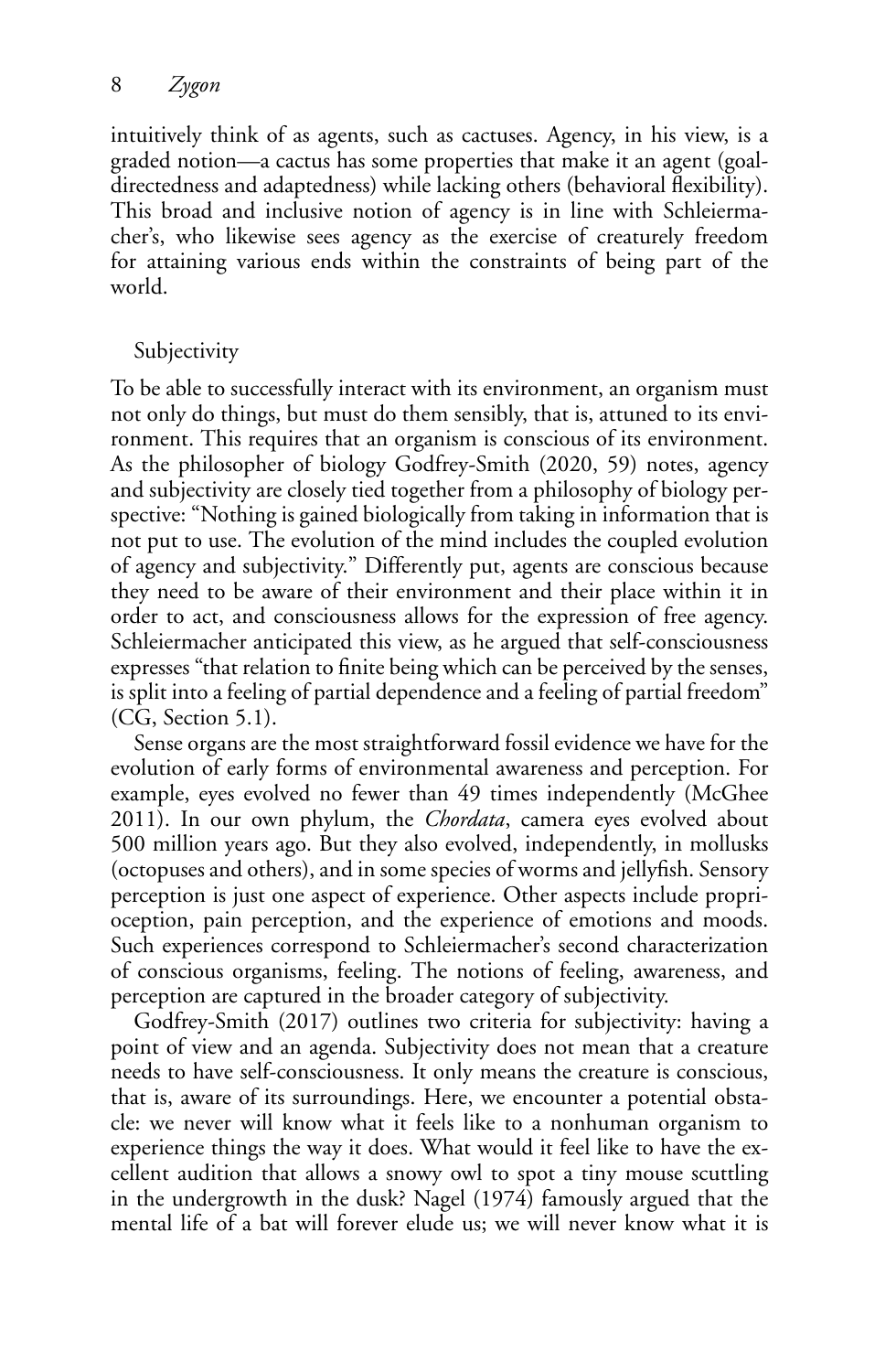like to be like them and hunt for mosquitos at night using echolocation. Fortunately, we do not need to know what it is like to be a bat to say that a bat has subjectivity. It has a point of view, even if we can never gain phenomenological access to its internal mental states. Bats also have an agenda: they want to feed themselves (in social bats, also their roostmates), they want to keep away from predators, and they want to shelter and sleep in a safe environment. In order to accomplish those goals, bats need to be receptive or conscious of some features of their environment.

More controversially, Godfrey-Smith (2017) suggests that not only humans, bats, or snowy owls are subjects, but that *all* cellular life has some subjectivity. Even single-cell organisms such as amoebae are responsive to their environment. They will avoid, for example, sudden increases in heat with the production of heat shock proteins. Such proteins may be less sophisticated than our senses, but they still allow amoebae to sense heat, and they move to avoid it, and deal with it when they are confronted with it. According to Godfrey-Smith, this makes amoebae both subjects and agents. In other words, both agency and subjectivity are a matter of degree, rather than kind. A snowy owl is a more sophisticated subject and agent than an amoeba—it has a larger behavioral repertoire. But both creatures have some degree of agency and subjectivity. As we will see in the next section, Schleiermacher holds that God-consciousness arises out of more primitive forms of consciousness that we also see in other creatures.

## Knowledge

At this point, we have established that organisms, especially mobile ones, act upon the world and that the world causes sensations in them. These two features bring us to the third element in Schleiermacher's distinction: knowing. Schleiermacher sees knowing as part of an intimately linked trio of properties of biological agents, doing, feeling, and knowing, and argues that although religion is related to knowing, it cannot be reduced to knowledge. For then, "the best master of Christian faith-doctrine would, at the same time, also unexceptionably be the most pious Christian," something he thinks no-one would agree to (CG, Section 3.4). Being an expert on theology does not necessarily mean being religious (or pious, in Schleiermacher's terms).

It is important to note that Scheiermacher's notion of knowing (*Erkenntnis*) is much more restrictive than the way philosophers of biology use this term. He explicitly denies that "lower animals" have any "actual knowledge," just as he denies them "any complete self-consciousness" (CG, Section 5.1). By contrast, the notion of knowledge in contemporary (philosophy of ) biology is considerably more liberal. As with agency and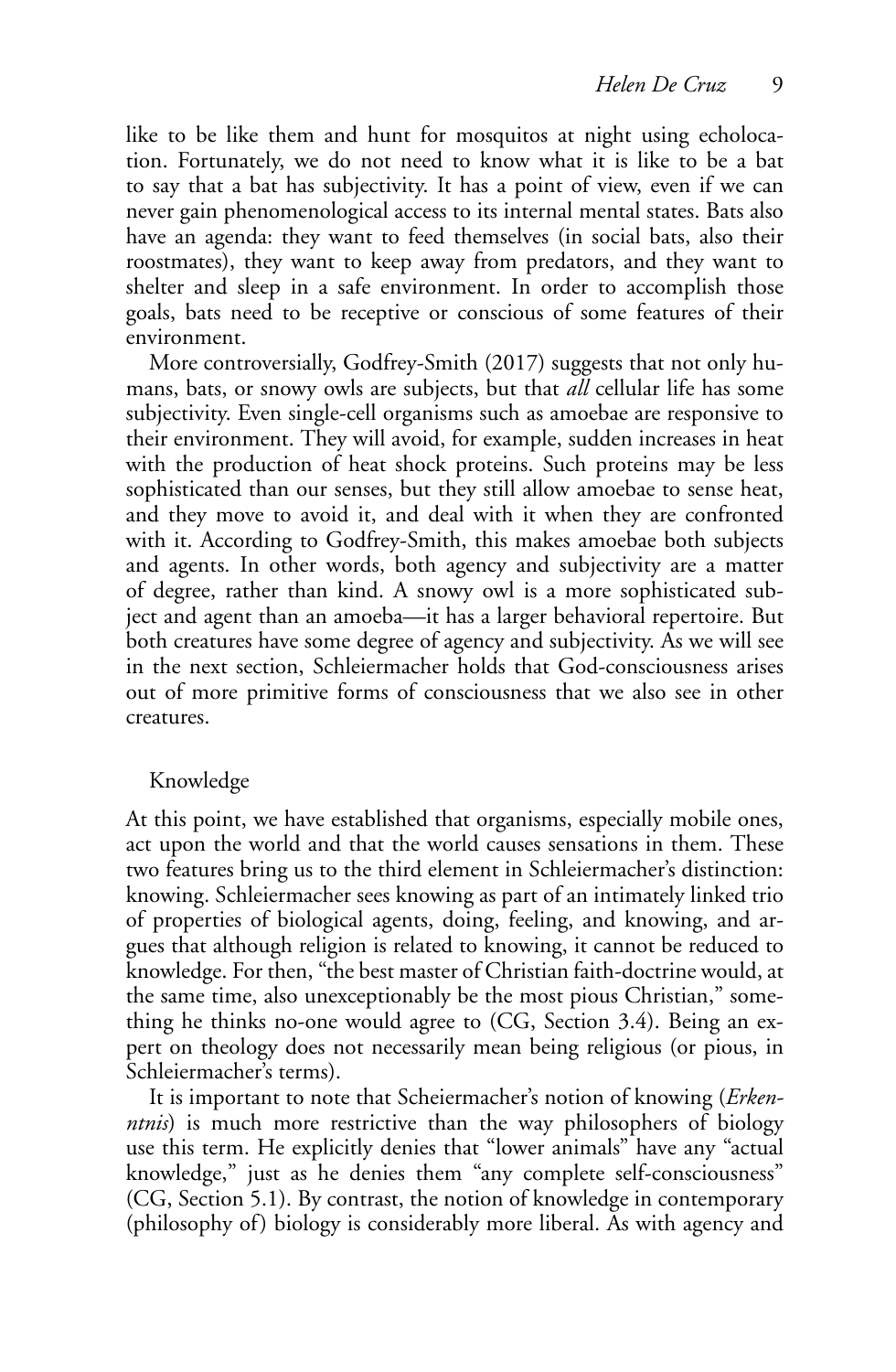consciousness, philosophers of biology flesh out knowledge in functional terms, that is, in order to process perceptions, and to combine their point of view, behavioral flexibility, and goal-directedness, organisms must be able to integrate the information they receive into adaptive decisions (Kaas 2000; Godfrey-Smith 2020). In simple, single-cell organisms like amoebae such a central decision system is not needed: they just have senses that are immediately tied to reactions, such as approaching or avoiding heat or cold. But organisms with several senses and complex behavioral patterns (e.g., feeding, fleeing, and caring for others) need a brain (or something analogous) to process information centrally and to make decisions. Their brain acts as a bridge between what organisms feel and what they do.

Organisms that have a brain are knowers: they can represent their environment in a way that helps them make adaptive decisions. It is important to note, as we will see below in more detail, that in behavioral biology "knowledge" means information that allows for adaptive actions, not necessarily true beliefs (though plausibly, there is some connection between both). The first animals with a nervous system (not quite a brain yet) were jellyfish-like creatures that lived about 700 million years ago, in the later stages of the Ediacaran period. Sophisticated nervous systems evolved independently in several clades. For example, octopuses have about 500 million neurons, which is significantly less than mammals (e.g., a mouse has around 8 billion neurons), but more than insects (e.g., an ant has about 250,000 neurons) or nematodes (e.g., *Caenorhabditis elegans* has a mere 302 neurons) (Godfrey-Smith 2016). Within larger brained animals, such as mammals and birds, brain size correlates with behavioral complexity (such as foraging) and social complexity. For example, the brain size of ungulates and the carnivores that prey on them evolved in lock-step, indicating an arms race between predators and prey in outsmarting each other (Holekamp 2007).

The brain provides an organism with a way to behave flexibly in response to its environment. For example, barn owls, and likely also other owls, construct a complex map of the environment based on auditory input. Owls have stereoscopic audition. Their auditory map represents the auditory cues from its environment into a detailed topographical map, combining it with visual memories collected during the day (Pena and Gutfreund 2014). There is not one right way for creatures to represent the environment. It depends on their needs. The topography of an owl's landscape is very different from that of the mice it hunts. While Schleiermacher would classify this kind of nonhuman knowledge as a form of consciousness, not as knowledge *per se*, contemporary biologists and philosophers of biology see these mental capacities as ways of knowing, shaped by evolutionary forces (Holekamp 2007).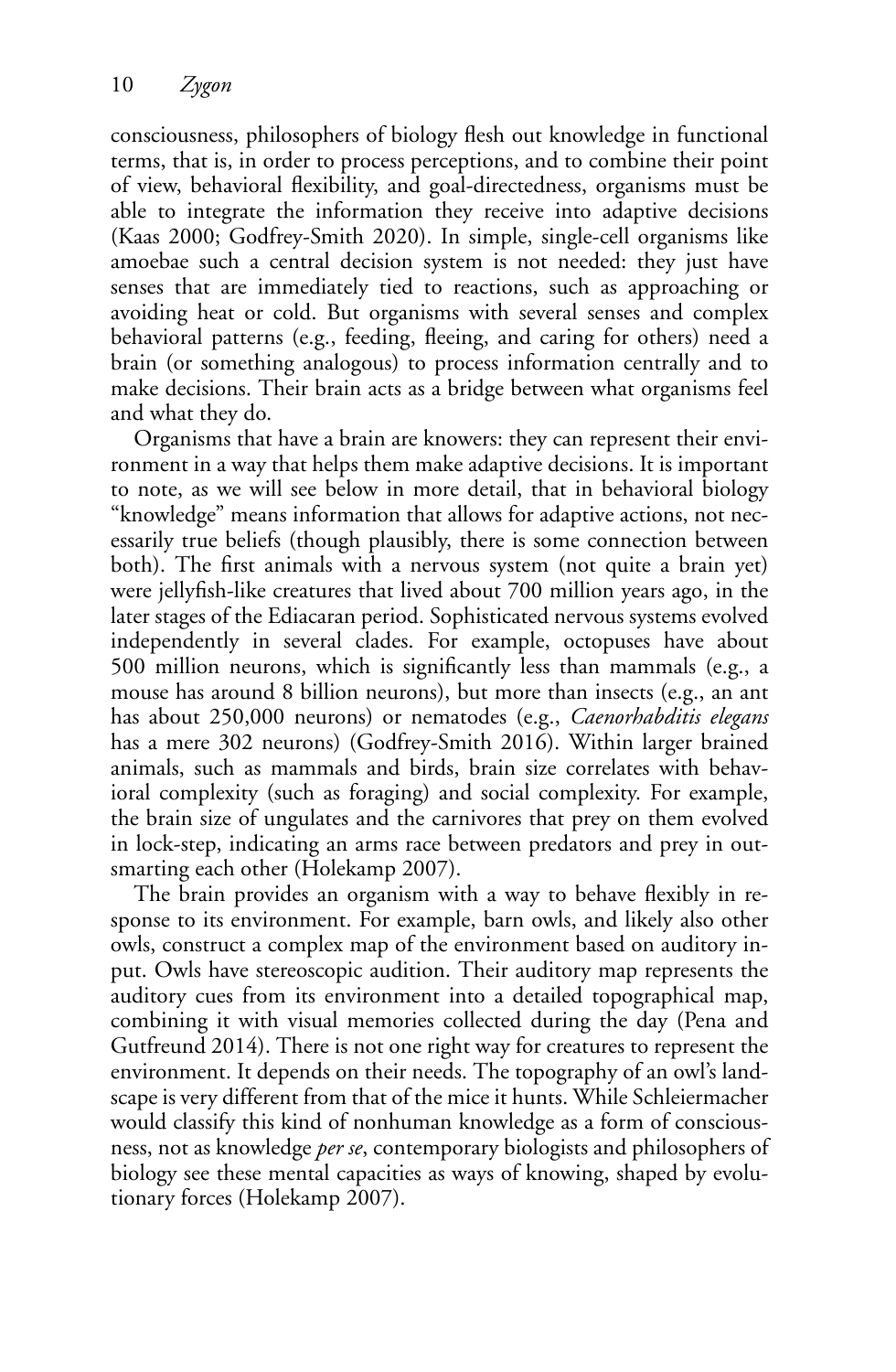Naturalizing Schleiermacher's Notion of Religion as Feeling

As we have seen, there is a remarkable parallel between the work of contemporary philosophers of biology and Schleiermacher's discussion of doing, feeling, and knowing as three basic aspects of creaturely life. Schleiermacher points to feeling as the basis for religion. In *Speeches*, he draws parallels between sensory perception and religion:

If the emanations of light—which happen completely without your efforts—did not affect your sense, if the smallest parts of the body, the tips of your fingers, were not mechanically or chemically affected, if the pressure of weight did not reveal to you an opposition and a limit to your power, you would intuit nothing and perceive nothing, and what you thus intuit and perceive is not the nature of things, but their action upon you. (Schleiermacher [1799] 2006, 25)

This idea, which is rooted in the Kantian suggestion that we do not intuit things themselves, but rather how they impinge upon our cognition, echoes what we saw earlier. Both sense perception and brain processing evolved in response to environmental pressures. Schleiermacher then continues, extending this idea of feeling to religion:

The same is true of religion. The universe exists in uninterrupted activity and reveals itself to us every moment. Every form that it brings forth, every being to which it gives separate existence according to the fullness of life, every occurrence that spills forth from its rich, ever-fruitful womb, is an action of the same upon us. Thus to accept everything individual as part of the whole and everything limited as a representation of the infinite is religion. (Schleiermacher [1799] 2006, 25)

The detailed descriptions of sense perception in the *Speeches* are further supplemented with naturalistic, evolutionary accounts of selfconsciousness in *Christian Faith*. These accounts give us some tools to naturalize Schleiermacher's view of religion as feeling. This naturalization is not some contemporary projection, seeing Schleiermacher's theology of nature through a twenty-first-century lens without consideration for the original intent of the author. Rather, as I will show, Schleiermacher already had evolutionary considerations in mind when he wrote *Christian Faith*, and perhaps also when he wrote the *Speeches*.

One might object, at this point, that Schleiermacher could not know evolutionary theory. The "official" starting point of evolutionary theory is a matter of discussion. It is commonly placed at 1859, with the publication of the first edition of *On the origin of species*, originally intended by Charles Darwin as an abstract of a longer work. Both the *Speeches* and *Christian Faith* were published decades before. However, evolutionary ideas, at the time called transmutationist theories, were already in circulation in the eighteenth century, and it is likely that Schleiermacher had heard about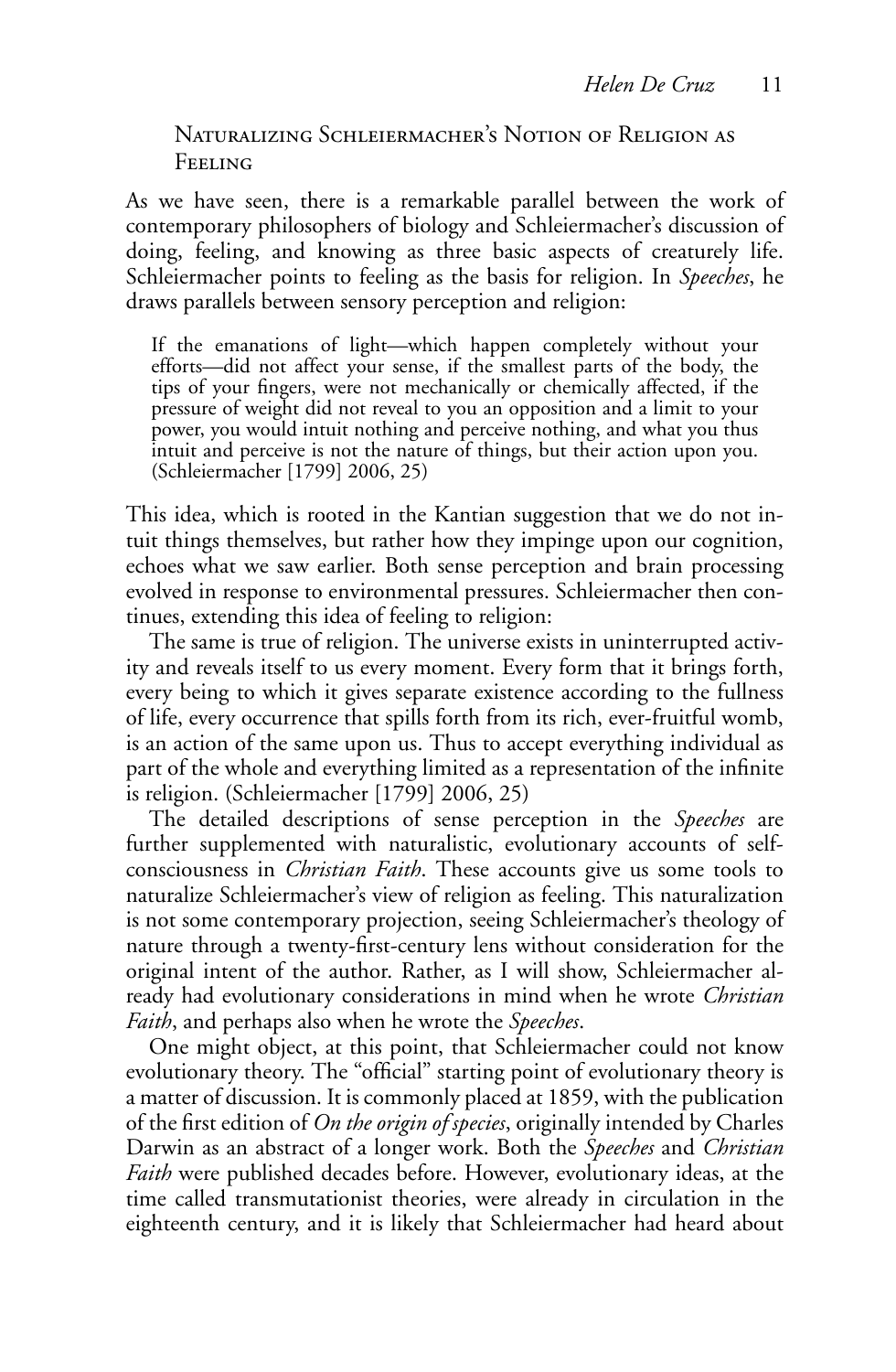them. During the eighteenth century, there were three main ideas to explain inheritance and teleology in biological organisms: evolution, epigenesis, and transmutation (note that the first two terms had different meanings from their current ones). These theories were offered as alternatives to direct divine providence and creation, and aimed to provide natural laws for biology, analogous to laws that already existed in the domain of physics. Evolution (in the eighteenth-century sense) was the idea that gametes already contain the blueprint for the adult form of an organism. This would explain why dogs have puppies, and humans have babies. Epigenesis stated that embryos were initially formless and only later grew into their respective forms. This theory invoked natural teleological forces, such as the *Bildungstrieb* to explain how organisms ended up resembling their parents. It was popular in eighteenth-century German-speaking countries, including Prussia, where Schleiermacher lived and worked (see De Smedt and De Cruz 2020b for an overview).

Transmutation is the direct precursor of evolutionary theory. It holds that species can change (transmute) into other species, as a result of external pressures of their environment. The mechanism by which this occurred was a matter of discussion, including inheritance of acquired characteristics (Lamarck), or differential survival of heritable traits following selection (Darwin and Wallace). Transmutation provided a compelling explanation for why organisms have goal-directed features, but it struggled to explain inheritance (how useful traits got transmitted from one generation to the next). There were many transmutationist theories, and common descent was not a revolutionary concept at the time. An early example is the anonymously published *Telliamed* (1748), the alleged sayings of an Indian philosopher. The author, Benoît de Maillet (the book's title is his name in reverse) did not dare to publish it under his name, nor during his lifetime, because the account of life's origins contradicted the Bible. He proposed that all life originated in the sea, and that species now living on land evolved from others that lived in the sea, purely through natural processes, for example, seals evolved into dogs; seaweeds into shrubs. Such theories were prompted by the numerous finds of fossil shark teeth on land, suggesting the sea was once far more extensive than it is today. Other early works include Erasmus Darwin's *Zoonomia* (1794–96), which anticipated a Larmarckian form of inheritance of acquired characteristics, and Lamarck's (1809) *Philosophie zoologique*, which was widely read at the time.

Perhaps most relevant to Schleiermacher, in terms of geographical sphere of influence, was Treviranus, one of the founders of biology as an autonomous scientific discipline in Germany at the turn of the nineteenth century. His *Biologie, oder Philosophie der lebenden Natur für Naturforscher und Aerzte* was published in Göttingen in 1802, and is known today for its popularization of the term "biology" to denote the life sciences. This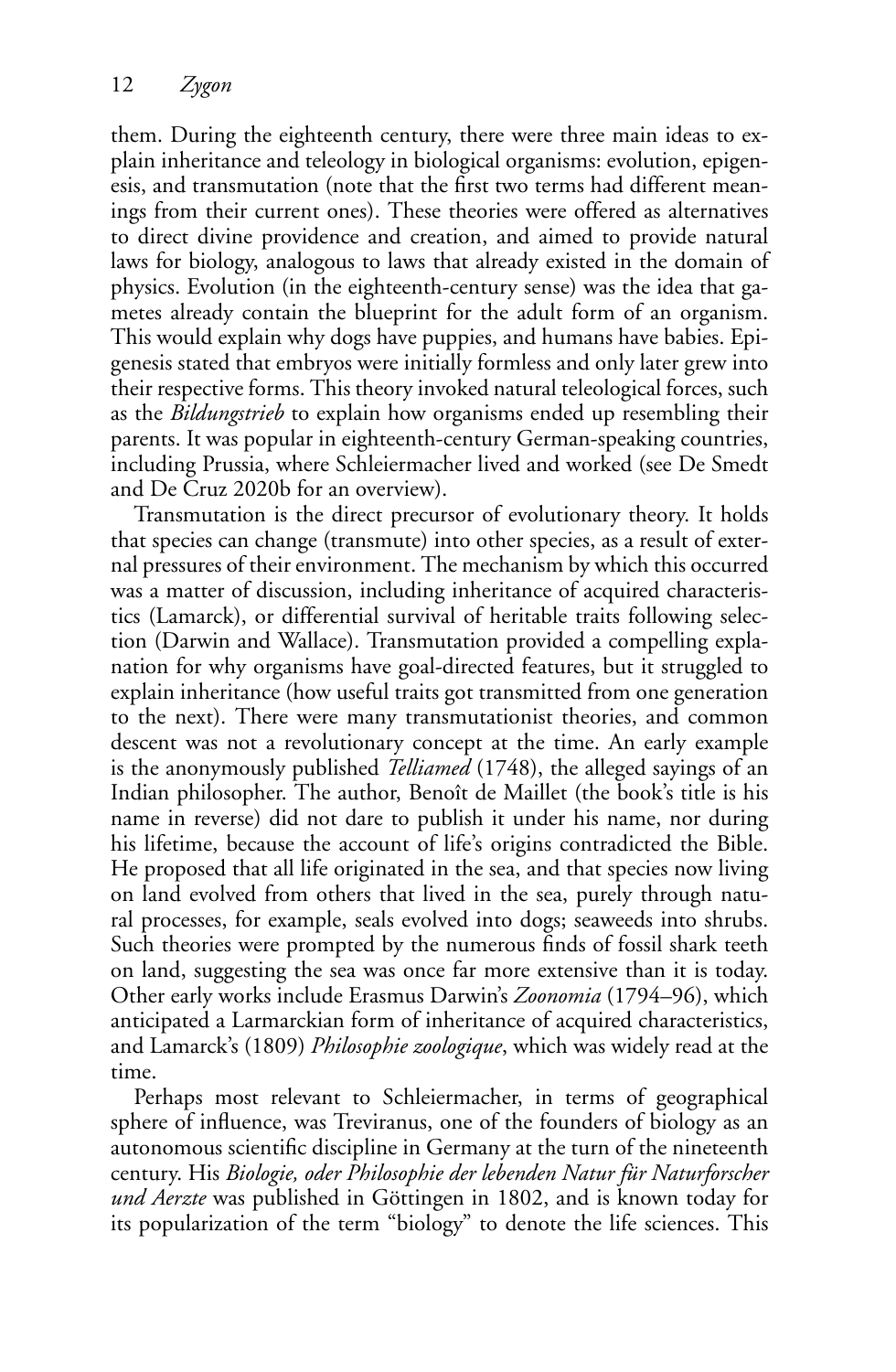work went through six editions from 1802 to 1822. It was highly popular in continental Europe. It presents a transmutationist theory, based on the increasing fossil evidence, which "we can find on all continents, even on the highest mountain peaks" (Treviranus 1805, part 3, 24).<sup>6</sup> Like Schleiermacher, Treviranus stressed the interconnectedness of living beings.

The individual possesses its own life, and builds its own world to that extent. However, although each individual life is limited, it is, as it were, an organ in the general organism. Every living being exists by virtue of the universe, but the universe exists equally through it. (Treviranus 1805, part  $3, 552$ <sup>7</sup>

The parallels between this work and Schleiermacher's views, make it plausible that he was familiar with Treviranus' work. In any case, given the wide distribution across Europe of various transmutationist theories, it is plausible that Schleiermacher knew at least some of them.

We also have internal textual evidence, as Pedersen (2017) points out, that Schleiermacher accepted transmutationism. For example, Schleiermacher explicitly states that "we pretty much know, regarding our world, that species have existed that are no longer present and that present species have not always existed. Thus, our proposition must extend to all of these species as well" (CG, Section 46.2). While Schleiermacher notes this as something uncontroversial, the idea that species can go in and out of existence was not generally accepted at the time, given the popularity of the other naturalistic theories (epigenesis and evolution). The only naturalistic theory on offer that proposed that species could go out of existence or evolve into other species was transmutation. Neither epigenesis nor evolutionism endorsed this. From this, we can conclude that Schleiermacher was a transmutationist.

Not only did Schleiermacher accept transmutationism, he also applied it to humans. During his lifetime, the picture of human evolution was very sketchy. Before Huxley's *Man's Place in Nature* (1863), scientists did not conclusively argue that humans descended from apes. Nevertheless, in Section 5 of the *Christian Faith*, Schleiermacher attempts to outline a naturalistic account of God-consciousness and self-consciousness that is grounded in speculations about early human evolutionary history. Having identified God-consciousness as the highest form of self-consciousness, Schleiermacher holds that it is not unconnected from "the immediately lower level" (CG, Section 5.1), namely, those feelings biological organisms have when they engage with their environment and when they realize they depend on their environment, but have the power to influence it (relative dependence and partial freedom):

suppose that we go back to the initial, more obscure period of the life of human beings. Everywhere therein we would then find the animalistic life to be almost alone predominant, but the spiritual life would be still entirely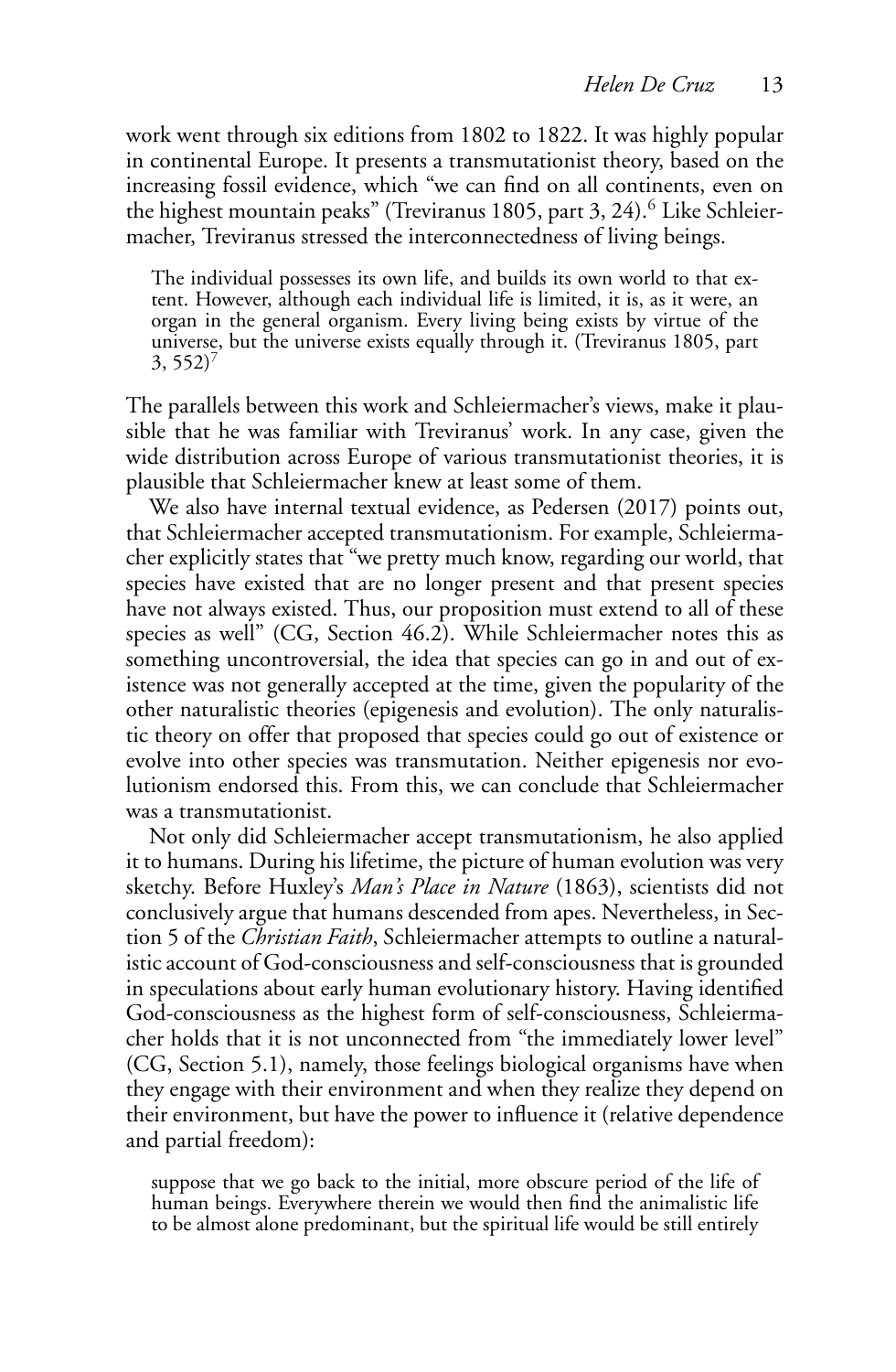suppressed. As a result, moreover, we would have to imagine the state of a human being's consciousness in that obscure period to be very much akin to that of the lower animals. To us, the state of lower animals is indeed actually quite alien and hidden. (CG, Section 5.1)

In spite of this opacity of animal minds to us, Schleiermacher goes on to remark that while we generally do not think nonhuman animals have the same level of consciousness as we do, "a total lack of consciousness is not attributed to them either" (CG, Section 5.1). In other words, consciousness comes in gradations. These different levels of consciousness arise over deep time as animals acquire a distinction between themselves as subjects and agents in the world, a result of their feelings of freedom and dependence. But the feeling of absolute dependence only arose in the highest level of animals, that is, in human beings. We can see here parallels between Schleiermacher's work and contemporary philosophy of biology, which also accords various degrees of subjectivity to different organisms. For example, Godfrey-Smith (2017) thinks that subjectivity is present in all organisms (including in plants and single-cell organisms), but it becomes more developed when animals acquire a more complex behavioral repertoire that requires the sophisticated integration of different streams of information. Thus, we can draw on textual evidence in *Christian Faith* to conclude that for Schleiermacher religiosity is a result of our nature as evolved organisms, or to put it differently, religion is natural.

Taking this general picture, we can now ask how this religious feeling arose. In the final section of this article, I consider whether work from the cognitive science of religion (CSR) can provide us with a naturalistic picture of Schleiermacherian God-consciousness.

## Naturalizing God-Consciousness

As we have seen, for Schleiermacher, God-consciousness arises from our nature as human beings. Today, the science best positioned to give us clues for a naturalistic basis for God-consciousness is CSR. CSR researchers have discovered a range of cognitive propensities that give rise to religious belief—there is not one specific religious feeling. Rather, our religious feeling arises as a result of our interaction with the environment and how we process certain stimuli. One of the best studied religious feelings is *intuitive teleology*. Intuitive teleology manifests itself in two ways, as a sense that things happen for a reason, and as an intuition that natural things around us serve a specific purpose. These two intuitions are both termed intuitive teleology (see De Smedt and De Cruz 2020a for an extensive review and analysis).

Young children spontaneously see objects around them as serving some purpose. In a typical experimental setup (Kelemen 1999), the experimenter asks a young child (aged between 5 and 10) why there are clouds,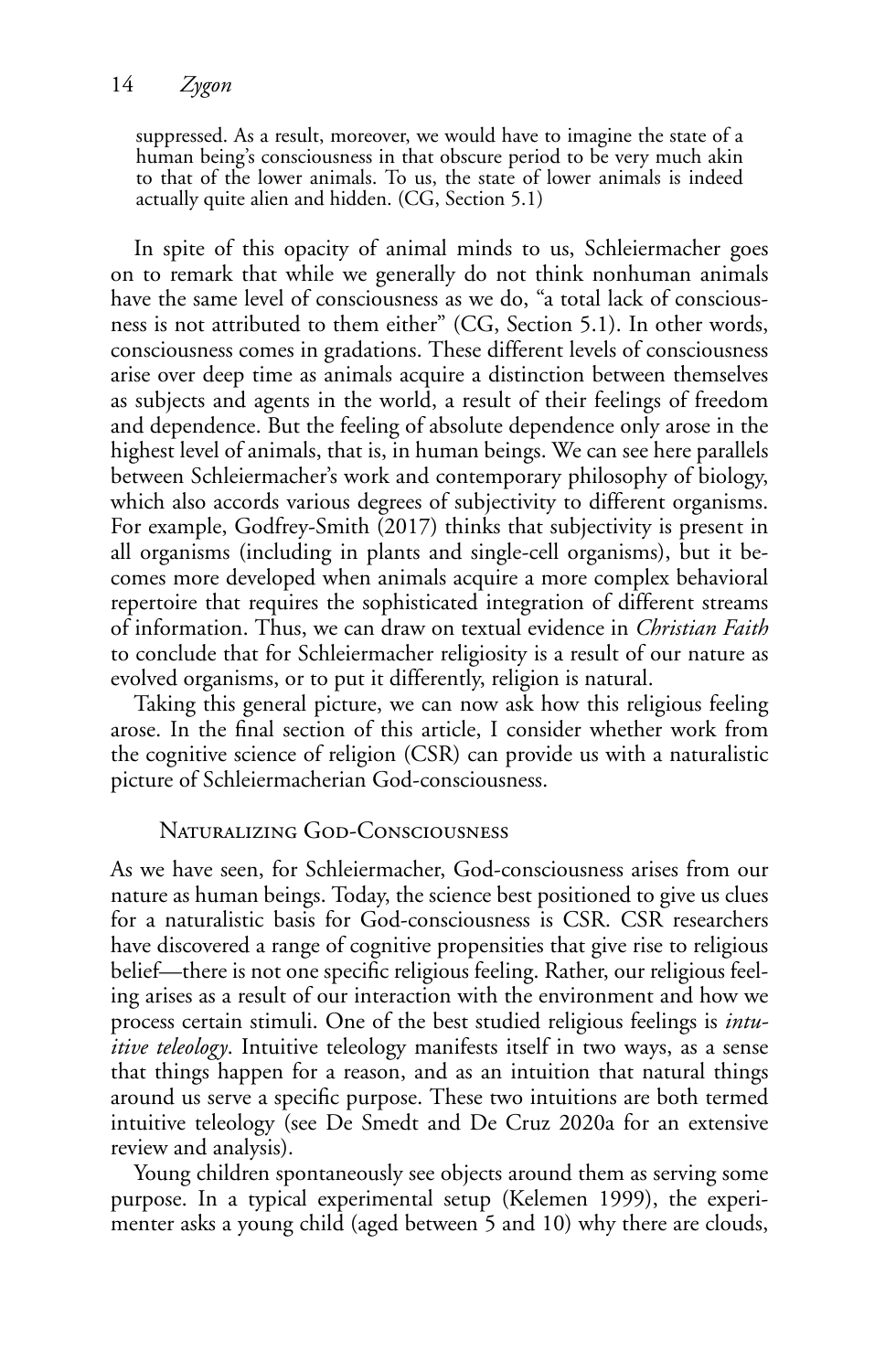or why there are lions. The child then has to pick between two kinds of explanations: a mechanistic one, which explains why the object exists in terms of how it was caused, and a teleological one, which explains the object in terms of its function. For example: Why are rocks pointy? The child can choose between "rocks are pointy because bits of stuff piled up on top of one another for a long time" (a causal explanation), or "rocks are pointy so that animals wouldn't sit on them and smash them" (a self-serving teleological explanation). Children tend to prefer teleological over causal explanations. Kelemen (2003) found that American and British adults preferred teleological explanations for biological objects, but not for things such as rocks or clouds. By contrast, children especially between age 5 and 10 preferred teleological explanations for why natural kinds and animals look the way they do. They typically say that mountains are for climbing, lions are to go in the zoo, and clouds are for raining.

Does the tendency to think teleologically disappear as we grow older? At first sight, this seems to be the case. Adults (unlike children under the age of 10) prefer mechanistic explanations. Few adults would agree with five-year-olds that mountains are there so we can climb them. However, there is another possibility. Perhaps adults *suppress* their teleological thinking because the scientific knowledge they gain through school and other formal learning contexts is mostly nonteleological. For example, in school we learn geological explanations of how mountains come into existence (through plate tectonics), and this makes the explanation "mountains are for climbing" no longer valid. But when adults are under time pressure, and have to make a quick decision on whether an explanation is true or false, they default to teleological explanations more than to other kinds of statements (Kelemen and Rosset 2009). For example, they incorrectly judge that "the sun radiates heat because warmth nurtures life." Remarkably, this tendency has also been found in physical scientists under time pressure (Kelemen, Rottman, and Seston 2013). The tendency to think that things have a purpose also increases in people with Alzheimer's, who are more likely to judge that rain exists "so that plants and animals have water for drinking and growing." Older adults without Alzheimer's, on the other hand, are more likely to think that rain exists "because water condenses into clouds and forms droplets" (Lombrozo, Kelemen, and Zaitchik 2007).

A plausible explanation for all these findings is that teleological thinking is intuitive and easy for us, a kind of default we can resort to if the causal explanations we learned at school become unavailable. We spontaneously discern the sense of purpose in natural objects around us, so much so that we need to suppress this tendency even as educated adults. The sense of teleology in the world points both to the interdependence of the natural world, and to a potential source outside of it that causes the teleology. Indeed, Ojalehto, Waxman, and Medin (2013) see our capacity for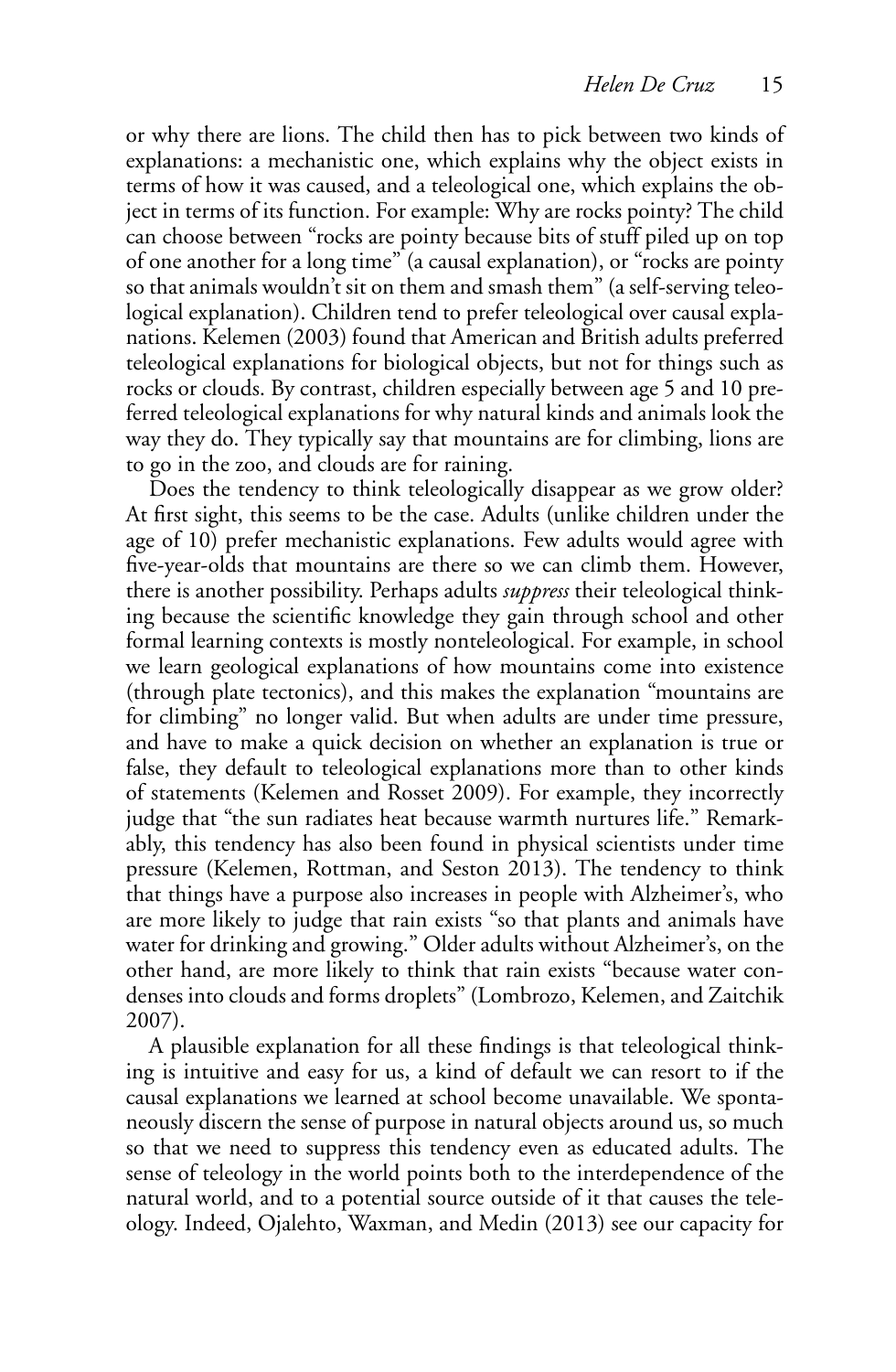teleological thinking not as some sort of error that needs to be corrected. They point out that people in small-scale societies use their teleological thinking to help them discern ecological relationships between animals, plants, and inanimate features of the landscape.

But this interdependence is not a sense of absolute dependence. Rather, it is a sense of how everything fits together. One way to get us from intuitive teleology to absolute dependence is via natural theology. The purposiveness of the natural world is evidence for a creator God. Authors such as Isaac Newton and William Paley argued that the world is like an intricate machine, showing evidence of divine design. However, as we have seen, Schleiermacher is skeptical of natural theological arguments, in line with Kant's criticisms ([1781] 2005). As De Cruz and De Smedt (2015, chapter 4) have demonstrated, we cannot ground the design argument in religious feeling either, because the design argument does not flow automatically from our teleological intuitions. Rather, it is a further explicit reasoning step, only made in very specific cultural circumstances. Moreover, for Schleiermacher, both promiscuous teleology and ateleological religion are imperfections of proper religion, which regards the world as a whole as ordered toward an (eschatological) end. Intuitive teleology is, in Schleiermacher's view, idolatrous (see, e.g., CG, Section 8.1).<sup>8</sup>

A more promising route from intuitive teleology to God-consciousness does not go via natural theology but via feeling, namely, through the idea of teleology as fate or providence. The sense that God (or in secular analogies, the universe) intends certain things for us is cross-culturally widespread and is also common among atheists. In several interview studies, participants discussed important life events. These could be positive life events, such as meeting their partner, or negative events such as a cancer diagnosis or job loss. Theists, atheists, and agnostics regularly appeal to fate or the universe to explain such events. Banerjee and Bloom (2014, 291), for example, found that atheists would say things like "I think this [bad thing that happened to me] occurred as a way for the universe to show me that no matter what I thought my mission in life was, I was meant to be a person who lived my life for others and strives to make everything around me a little better and more kind and loving." About half of the atheists in this study, and three quarters of theists, spontaneously offered teleological explanations for significant life events. Adults not only apply teleological thinking to their significant life events, but also to less momentous but still relevant moments in their lives. Ramsay et al. (2019) found that adults in Singapore regularly explain ostensibly unremarkable events, such as receiving a small, unexpected gift, spending time with a family member they had not seen in a while, or a fun discussion about hobbies with a work colleague, in teleological terms. More religious adults gave more teleological explanations.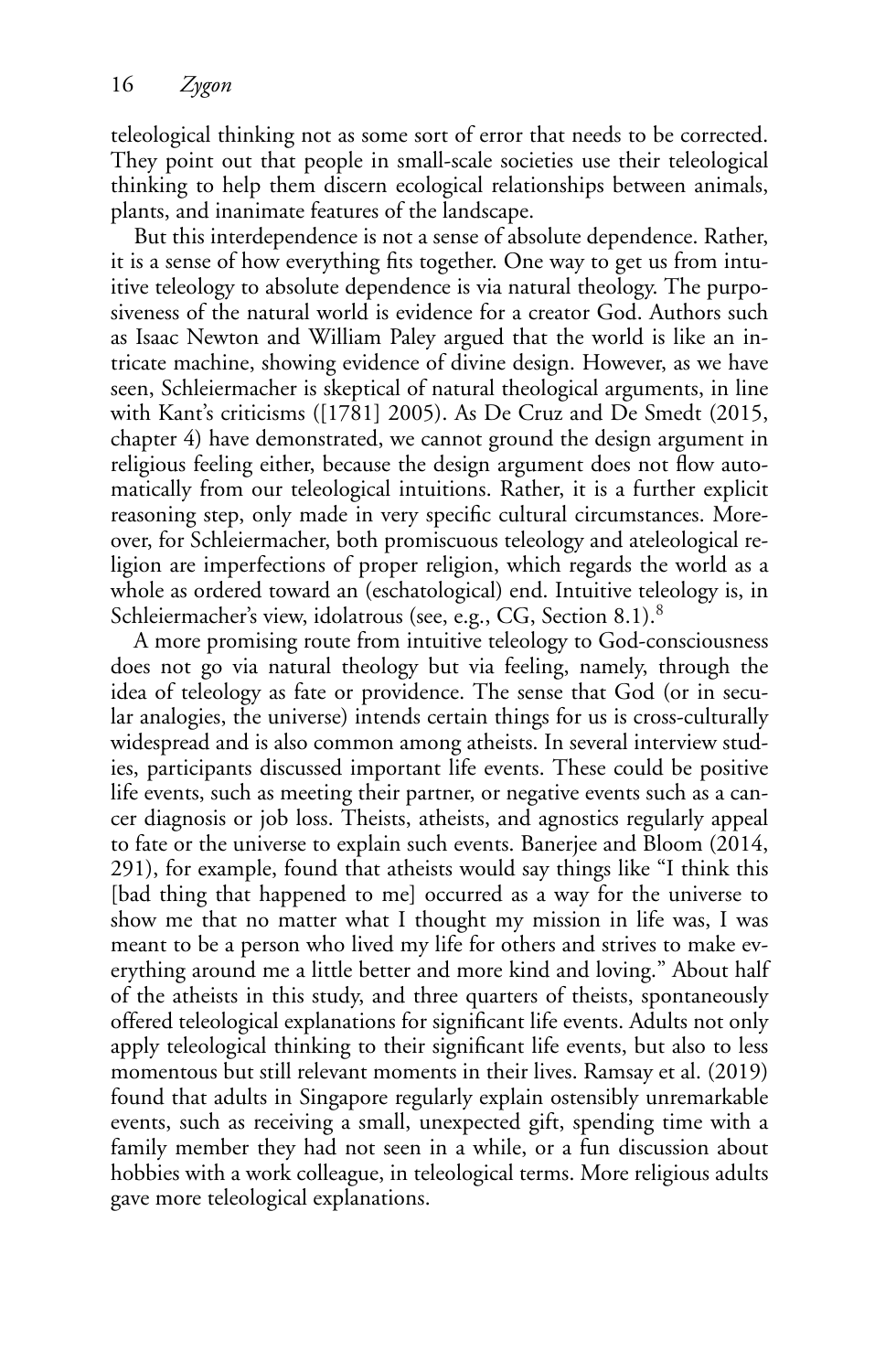This appeal to teleology for life events (destiny, providence) arises early in development. While only older children (age 8 and above) provide explicit supernatural explanations for things that happen in their lives, 5-year-olds already explain significant life events in teleological terms, for example, they happen "to teach a lesson" or to "send a sign" (Banerjee and Bloom 2015). Adult theists offer more teleological explanations for significant life events compared to atheists, yet atheists cannot suppress this tendency entirely (Heywood and Bering 2014). Legare et al. (2012) speculate that appeals to teleology commonly occur across cultures to explain events that are of deep existential significance, including illness, death, and the emergence of the human species. This cosmic sense of teleology comes probably closest to what Schleiermacher conceives of as a feeling of absolute dependence—the feeling that something outside of us, some agency, is influencing the course of events in the universe. The pervasiveness of this feeling, and the fact that we cannot alter the course of these events, also makes it more consistent with a feeling of absolute, rather than relative dependence. As we have seen, in the case of relative dependence, we can influence certain courses of events or other agents in our lives, but with absolute dependence we have no way to influence what we depend upon. This feeling is what Schleiermacher calls God-consciousness.

In this section, I have not given a definite or complete account of naturalistic roots for God-consciousness. Rather, I sought to show that CSR offers resources to give a naturalistic grounding to Schleiermacher's feeling of absolute dependence.

### **CONCLUSION**

In this article, I have provided the beginnings of a naturalized account of Schleiermacher's idea that religion is rooted in feeling. I have shown that Schleiermacher was very likely acquainted with transmutationist theories, and drew on these in his account of cognitive evolution, where feeling arises naturally in living organisms. Schleiermacher's distinction between acting, knowing, and feeling finds a close analog in contemporary philosophy of biology, with accounts of agency, consciousness, and subjectivity in authors such as Lewontin, Okasha, and Godfrey-Smith. CSR can provide us with further clues about which kinds of "feelings" might be specific to humans and thus be the foundation of God-consciousness. I have proposed intuitive teleology as one such contributing factor. In this way, although Schleiermacher was critical of natural theology narrowly construed as a project to provide proofs for the existence of God, we can situate his account of religion as feeling in a more broad theology of nature (in the sense of McGrath 2017). As such, Schleiermacher's work has continued relevance and explanatory power.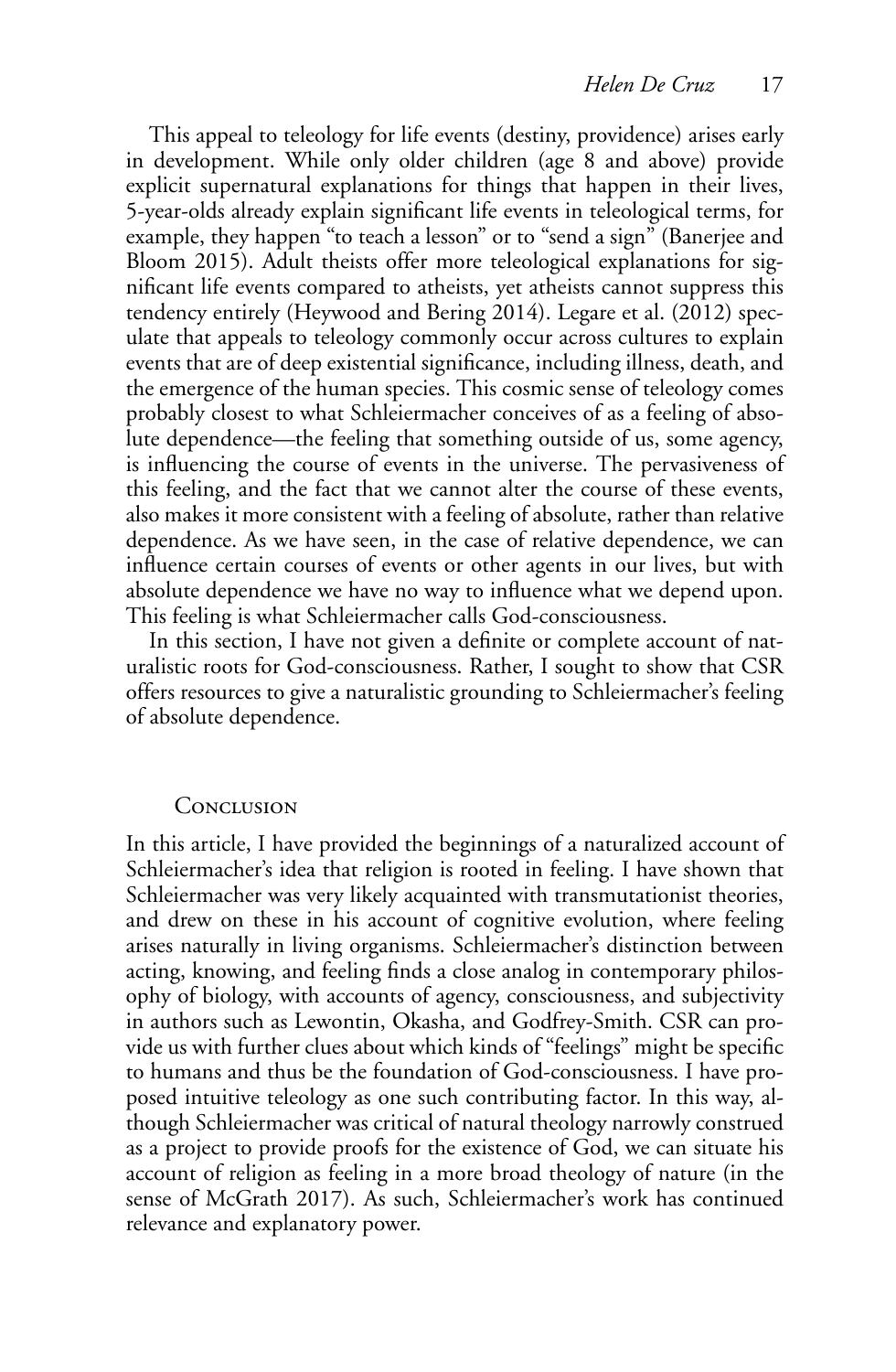#### **NOTES**

1. This identity crisis went beyond Christians, extending into the Jewish community in Europe (Merrick 2020)

2. For example, as Freeman (2014) shows, the early French natural histories of religion by authors such as Charles de Brosses and Bernard de Fontenelle made explicit parallels between the purported "irrationality" of Christianity and of Indigenous religious belief systems in Africa and the Americas.

3. Schleiermacher cites the Norwegian philosopher and scientist Henrich Steffens (1773– 1845) (CG, Section 3.1, fn 5) as the source of his concept of feeling.

4. Schleiermacher uses the term "piety" interchangeably with religion, but for ease of reference and because piety now has taken on a somewhat different meaning, I will use the term religion."<br>5. T

This idea is connected to Schleiermacher's views on how God and creatures are causally connected, which I would not go into here (see Pedersen 2017, chapter 4, for discussion).

- 6. My translation.
- 7. My translation.
- 8. Thank you to Daniel Pedersen for this observation.

#### **ACKNOWLEDGMENTS**

I would like to thank Daniel Pedersen, Johan De Smedt, and audiences at the Natural Theology in the 21st Century Ian Ramsey Conference (Oxford, 15-17 July 2021) for their helpful comments to an earlier version of this manuscript.

#### **REFERENCES**

Banerjee, Konika, and Paul Bloom. 2014. "Why Did This Happen to Me? Religious Believers' and Non-Believers' Teleological Reasoning about Life Events." *Cognition* 133 (1): 277– 303.

-. 2015. "Everything Happens for a Reason': Children's Beliefs about Purpose in Life Events." *Child Development* 86 (2): 503–18.

- Darwin, Charles. 1859. *On the Origin of Species by Means of Natural Selection or the Preservation of Favoured Races in the Struggle for Life*. London: John Murray.
- De Cruz, Helen, and Johan De Smedt. 2015. *A Natural History of Natural Theology: The Cognitive Science of Theology and Philosophy of Religion*. Cambridge, MA: MIT Press.
- de Maillet, Benoît. 1748. *Telliamed ou entretiens d'un philosophe indien avec un missionnaire françois sur la diminution de la mer, la formation de la terre, l'origine de l'homme, & c*. Amsterdam: Honoré & Fils.
- De Smedt, Johan, and Helen De Cruz. 2020a. "Is Intuitive Teleological Reasoning Promiscuous?" In *Teleology and modernity*, edited by William Gibson, Daniel O'Brien, and Marius Turda, 185–203. London: Routledge.

———. 2020b. *The Challenge of Evolution to Religion*. Cambridge: Cambridge University Press. Fox, Douglas. 2016. "What Sparked the Cambrian Explosion?" *Nature News* 530 (7590): 268–

70.

Freeman, Aaron. 2014. "Charles de Brosses and the French Enlightenment Origins of Religious Fetishism." *Intellectual History Review* 24 (2): 203–14.

- Godfrey-Smith, Peter. 2016. *Other Minds: The Octopus and the Evolution of Intelligent Life*. London: William Collins.
- ———. 2017. "The Subject as Cause and Effect of Evolution." *Interface Focus* 7 (5): 20170022. ———. 2020. *Metazoa: Animal Life and the Birth of the Mind*. New York: Farrar, Straus, and Girouz.
- Heywood, Bethany T., and Jesse M. Bering. 2014. "'Meant to be': How Religious Beliefs and Cultural Religiosity Affect the Implicit Bias to Think Teleologically." *Religion, Brain & Behavior* 4:183–201.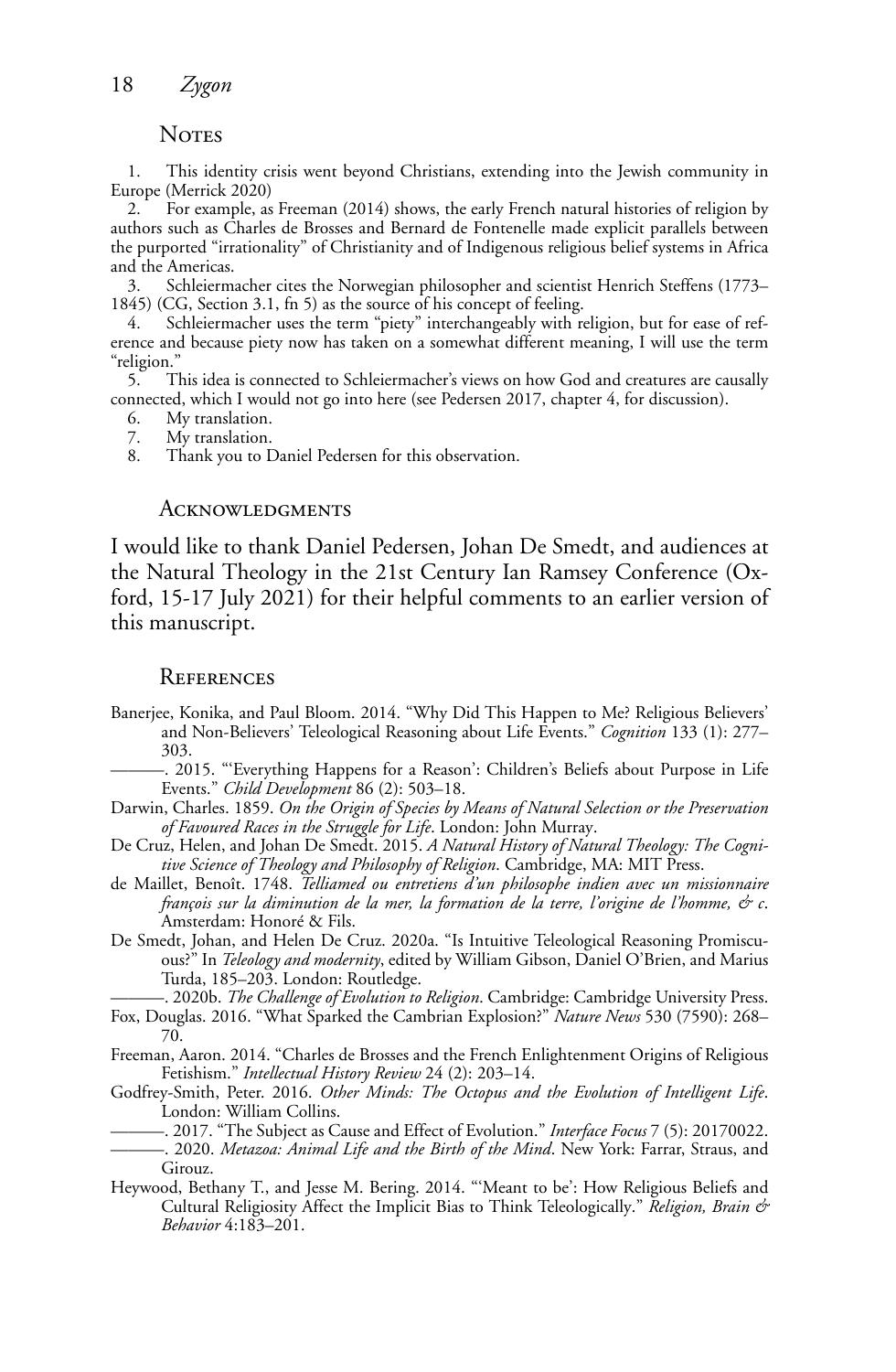Holekamp, Kay E. 2007. "Questioning the Social Intelligence Hypothesis." *Trends in Cognitive Sciences* 11 (2): 65–69.

Huxley, Thomas H. 1863. *Evidences as to Man's Place in Nature*. London: Williams and Norgate.

- Ivanhoe, Philip J. 2017. *Oneness: East Asian Conceptions of Virtue, Happiness, and How We are All Connected*. Oxford: Oxford University Press.
- Kaas, Jon H. 2000. "Why is Brain Size So Important: Design Problems and Solutions as Neocortex Gets Bigger or Smaller." *Brain and Mind* 1:7–23.
- Kant, Immanuel. (1781) 2005. *Critique of Pure Reason*, edited by Paul Guyer and Allen W. Wood. Cambridge: Cambridge University Press.
	- ———. (1788) 2002. *Critique of Practical Reason*. Translated by Werner Pluhar. Cambridge: Hackett.
- Kelemen, Deborah. 1999. "Function, Goals and Intention: Children's Teleological Reasoning about Objects." *Trends in Cognitive Sciences* 3:461–68.

———. 2003. "British and American Children's Preferences for Teleo-Functional Explanations of the Natural World." *Cognition* 88:201–21.

- Kelemen, Deborah, and Evelyn Rosset. 2009. "The Human Function Compunction: Teleological Explanation in Adults." *Cognition* 111:138–43.
- Kelemen, Deborah, Joshua Rottman, and Rebecca Seston. 2013. "Professional Physical Scientists Display Tenacious Teleological Tendencies: Purpose-Based Reasoning as a Cognitive Default." *Journal of Experimental Psychology: General* 142:1074–83.
- Lamarck, Jean-Baptiste. 1809. *Philosophie zoologique, ou exposition des considérations relatives à l'histoire naturelle des animaux*. Paris: Duminil-Lesueur.
- Legare, Cristine H., E. Margaret Evans, Karl S. Rosengren, and Paul L. Harris. 2012. "The Coexistence of Natural and Supernatural Explanations across Cultures and Development." *Child Development* 83:779–93.
- Lewontin, Richard C. 1983. "The Organism as the Subject and Object of Evolution." *Scientia* 118:65–82.
- Lombrozo, Tania, Deborah Kelemen, and Deborah Zaitchik. 2007. "Inferring Design: Evidence of a Preference for Teleological Explanations in Patients with Alzheimer's Disease." *Psychological Science* 18:999–1006.
- McGhee, Michael. 2011. "Spirituality for the Godless." *Royal Institute of Philosophy Supplement* 68:227–44.
- McGrath, Alister E. 2011. *Darwinism and the Divine: Evolutionary Thought and Natural Theology*. Malden, MA: Wiley-Blackwell.

———. 2017. *Re-Imagining Nature: The Promise of a Christian Natural Theology*. Malden, MA: Wiley-Blackwell.

- Merrick, Teri. 2020. *Helmholtz, Cohen, and Frege on Progress and Fidelity: Sinning against Science and Religion*. Cham, Switzerland: Springer.
- Nagel, Thomas. 1974. "What is it Like to be a Bat?" *Philosophical Review* 83;435–50.
- Odling-Smee, F. John, Kevin N. Laland, and Marcus W. Feldman. 2003. *Niche Construction: The Neglected Process in Evolution*. Princeton, NJ: Princeton University Press.
- Ojalehto, Bethany, Sandra R. Waxman, and Douglas L. Medin. 2013. "Teleological Reasoning about Nature: Intentional Design or Relational Perspectives?" *Trends in Cognitive Sciences* 17 (4): 166–71.
- Okasha, Samir. 2018. *Agents and Goals in Evolution*. Oxford: Oxford University Press.
- Pedersen, Daniel James. 2017. *The Eternal Covenant: Schleiermacher on God and Natural Science*. Berlin: De Gruyter.
- Pena, Jose L., and Yoram Gutfreund. 2014. "New Perspectives on the Owl's Map of Auditory Space." *Current Opinion in Neurobiology* 24:55–62.
- Ramsay, Jonathan E., Eddie M.W. Tong, Aviijit Chowdhury, and Moon-Ho R. Ho. 2019. "Teleological Explanation and Positive Emotion Serially Mediate the Effect of Religion on Well-Being." *Journal of Personality* 87 (3): 676–89.
- Roy, Louis. 1997. "Consciousness according to Schleiermacher." *Journal of Religion* 77 (2): 217– 32.
- Sagan, Carl. 1980. *Cosmos*. New York: Ballantine Books.
- Schleiermacher, Friedrich. [1799] 2006. *On Religion. Speeches to Its Cultured Despisers*. Translated by R. Crouter. Cambridge: Cambridge University Press.